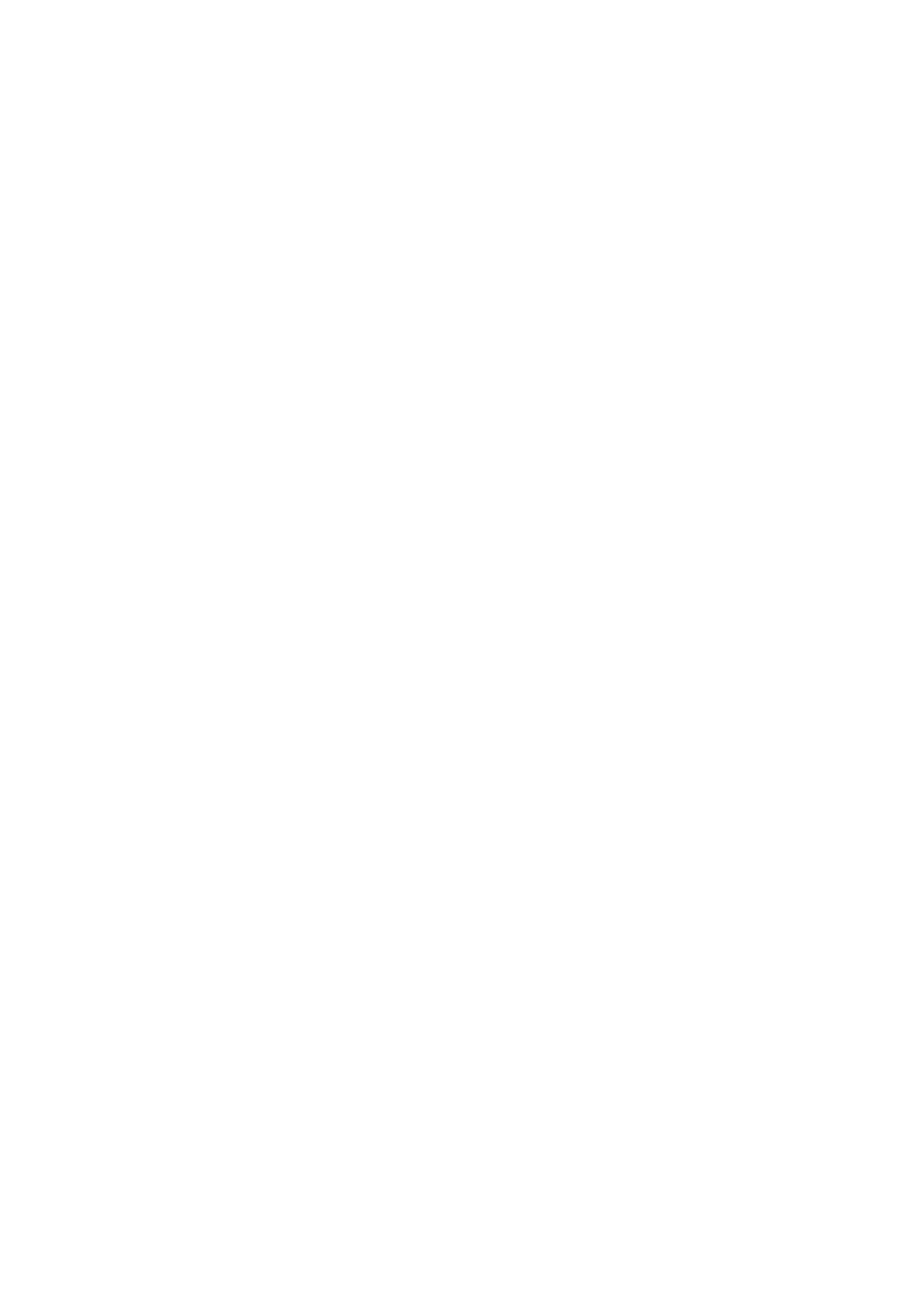## The economy-wide impact of subsidy reform: A  $CGE$  analysis<sup>[1](#page-2-0)</sup>

**Revised July 2019**

Roos E.  $L^2$  $L^2$ ,  $^3$  $^3$  and Adams, P.D.<sup>2</sup>

#### **Abstract**

Oil prices fell from around \$US110 per barrel in 2014 to less than \$US50per barrel at the start of 2017. This put enormous pressure on government budgets within the Gulf Cooperation Council (GCC) region. The focus of GCC economic policies quickly shifted to fiscal reform, including the removal of domestic subsidies on energy products. In this paper we use a dynamic Computable General Equilibrium (CGE) model to investigate the economic impact of the gradual removal of subsidies on refined petroleum and electricity, with specific reference to the Kingdom of Saudi Arabia (KSA).

Our study shows that removing subsidies eliminates a large distortion in the economy. This improves the efficiency of resource use, so that even though employment and capital in most years fall relative to baseline levels, real GDP rises. In addition, we show that fully-funded compensation payments offset the increases in energy prices, leaving economic welfare of the Saudi-national population little affected. Removing the energy subsidies leads to an improvement in the net volume of trade, while leading to a mixed outcome for industries.

**Keywords:** Computable General Equilibrium (CGE) models, Energy Subsidies, Trade

**JEL Classification:** C68, D58, E63, O53

<span id="page-2-2"></span><span id="page-2-1"></span><span id="page-2-0"></span><sup>&</sup>lt;sup>1</sup> The work described in this paper was carried out at the Centre of Policy Studies. The views expressed are those of the authors.

<sup>2</sup> Centre of Policy Studies, Victoria University, Melbourne, Australia.

<sup>&</sup>lt;sup>3</sup> Corresponding author.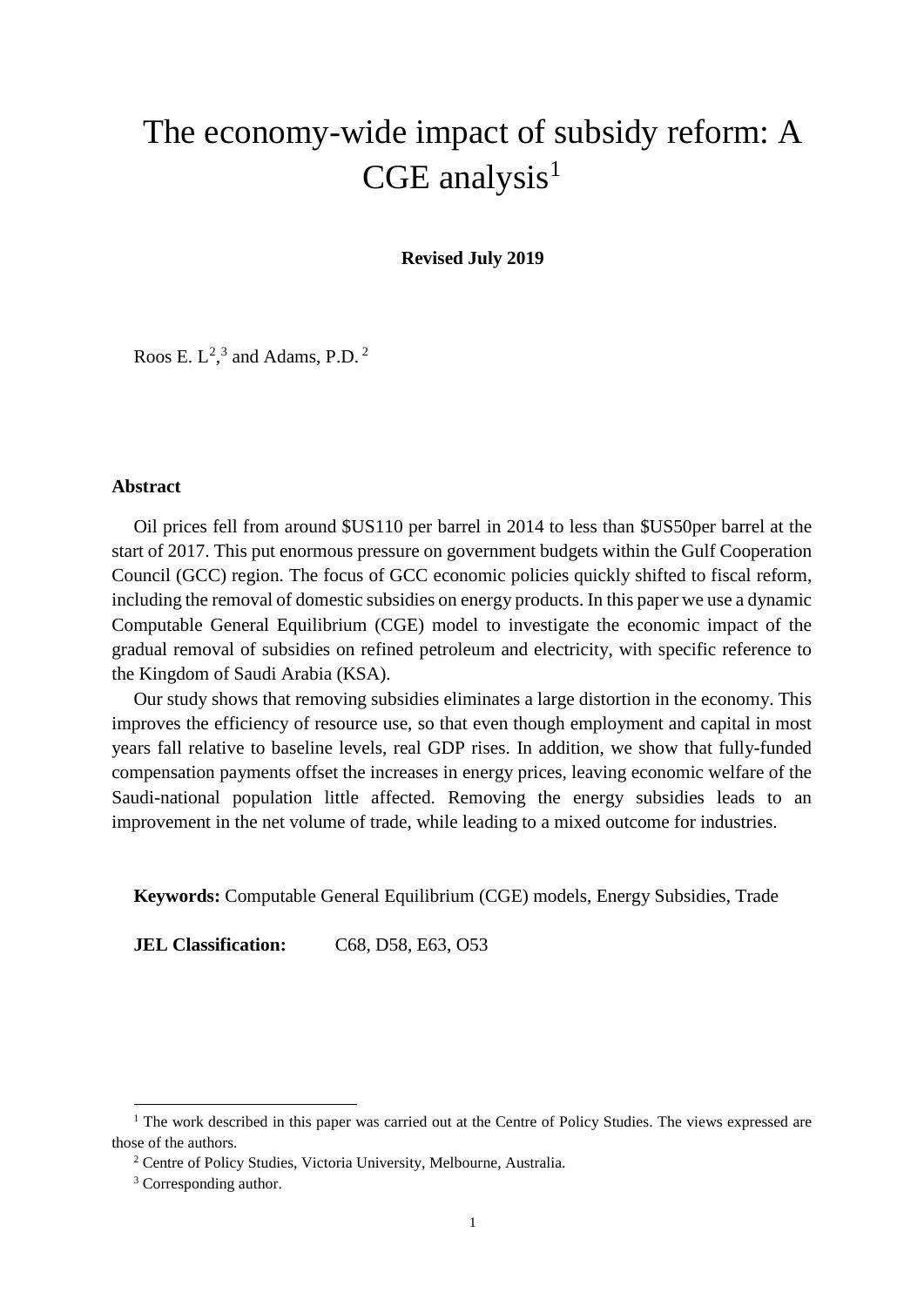## **Table of Contents**

| 1 |       |                                                                                       |  |  |  |  |  |
|---|-------|---------------------------------------------------------------------------------------|--|--|--|--|--|
| 2 |       |                                                                                       |  |  |  |  |  |
|   | 2.1   |                                                                                       |  |  |  |  |  |
|   | 2.2   |                                                                                       |  |  |  |  |  |
|   | 2.3   |                                                                                       |  |  |  |  |  |
| 3 |       |                                                                                       |  |  |  |  |  |
| 4 |       |                                                                                       |  |  |  |  |  |
| 5 |       |                                                                                       |  |  |  |  |  |
| 6 |       |                                                                                       |  |  |  |  |  |
|   | 6.1   |                                                                                       |  |  |  |  |  |
|   | 6.2   |                                                                                       |  |  |  |  |  |
|   | 6.2.1 |                                                                                       |  |  |  |  |  |
|   | 6.2.2 |                                                                                       |  |  |  |  |  |
| 7 |       |                                                                                       |  |  |  |  |  |
|   | 7.1   |                                                                                       |  |  |  |  |  |
|   | 7.2   |                                                                                       |  |  |  |  |  |
|   | 7.3   | Introducing incentives (support) to industries and households (Sim 2 and Sim 3)<br>22 |  |  |  |  |  |
| 8 |       |                                                                                       |  |  |  |  |  |
|   |       |                                                                                       |  |  |  |  |  |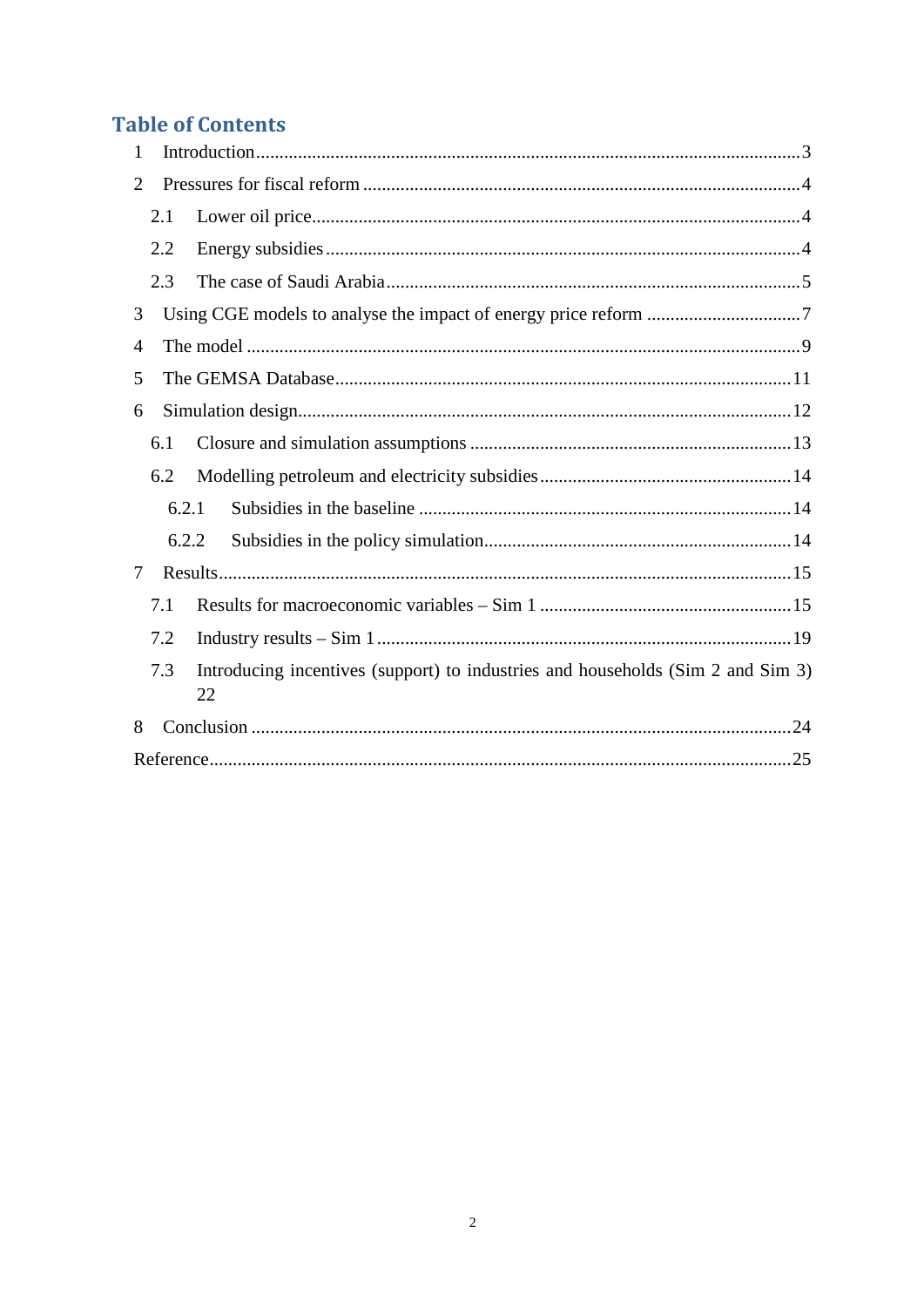## <span id="page-4-0"></span>**1 Introduction**

The Gulf Cooperation Council (GCC) is a regional intergovernmental economic union. The union includes Bahrain, Kuwait, Oman, Qatar, the Kingdom of Saudi Arabia (KSA) and the United Arab Emirates. The members of the GCC have a number of common features. All are monarchies, all have economies that rely on the production of hydrocarbons for export, and all have fiscal structures that provide large subsidies on local consumption of energy financed from oil and gas income.

Around 90 per cent of fiscal revenue in the GCC area comes from oil and gas profits earned by state owned enterprises. Another common feature is that all of the economies are facing significant long-term pressure for structural reform due to declining hydrocarbon reserves. Currently, this pressure is exacerbated by the comparatively low price of oil. The oil price fell from around \$110 per barrel in 2014 to less than \$US50 per barrel at the start of 2017. The current price is around \$US65 per barrel.

Whether or not the price of oil will rise back to triple digits over the next decade is an open question. But what is not subject to debate is the need for the GCC economies to reform their economies. In nearly all cases, reform must start with fiscal consolidation. By this we mean reducing budget deficits that have resulted from lower oil and gas revenues, broadening the range of taxation sources, and reducing subsidies across a wide range of education, health and dwelling services and for energy.

In this paper we focus on the largest of the GCC economies, Saudi Arabia. Using a recursive dynamic CGE model for KSA, we investigate the economic impact of a gradual removal of subsidies on the use of refined petroleum and electricity. The model is called the General Equilibrium Model for Saudi Arabia (GEMSA). Its core data are calibrated to the 2010 Supply Use Tables (SUT) updated to 2015.

Why is a dynamic CGE model useful in analysing the impact of energy price reform on trade? Understanding the impact of subsidy removal on trade is a complex issue that requires a detailed model that captures (1) the economic structure of the country under consideration (e.g. the linkages between commodities, sources and users), (2) the level of economic diversification and trade exposure and (3) detailed fiscal modelling including commodityspecific tax rates. To infer the impact of higher energy prices on trade, it is important to understand how factor prices and the use of intermediate and factor inputs change when energy subsidies are removed. These changes impact the level of domestic production, domestic use of goods and services and foreign demand for domestically produced commodities. Thus, gaining insight into the impact of subsidy removal on trade would be difficult without understanding the impact on the markets and how markets adjust over time.

The rest of the paper is organised as follows. Section 2 provides background information on the current economic situation in the Saudi economy, with particular emphasis on pressures for fiscal reform. [4](#page-4-1) A literature review on past studies where CGE models are used to simulate the

<span id="page-4-1"></span> <sup>4</sup> Sommer *et al*. (2016) lists several factors, other than the low oil price, that affect oil exporting countries' fiscal balances, including (1) the conflicts in Libya, Iraq, Syria and Yemen which hold significant implications for neighbouring countries and the regional as a whole (Sommer *et al*., 2016, 11); and (2) the slower growth in China causing downward pressure on commodity prices. Oil statistics show that the share of oil exports from the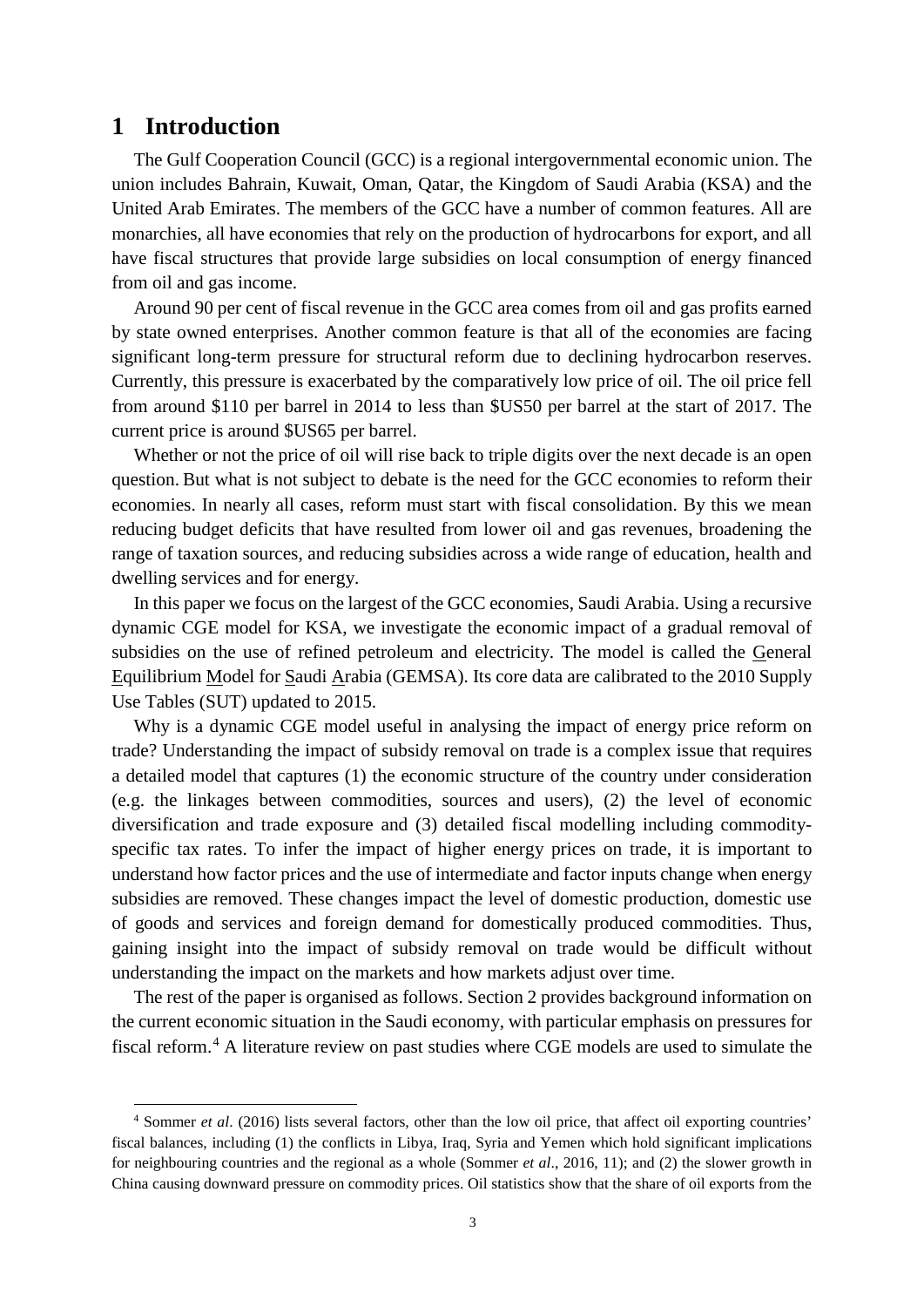impact of energy price reforms on different economic themes is given in Section 3. This review covers CGE studies in the MENA region and neighbouring countries where CGE models were specifically used to evaluate energy price reforms. Section 4 presents the Saudi CGE model used in this study. An overview of the data which forms the core database is given in Section 5. Section 6 describes the simulation design. Results are presented in Section 7, and concluding remarks are in Section 8.

## <span id="page-5-0"></span>**2 Pressures for fiscal reform**

## <span id="page-5-1"></span>**2.1 Lower oil price**

Responses to the recent fall in oil prices differ among oil exporting countries. Countries with a pegged exchange rate, such as the KSA, are using their reserves to absorb the initial fall in the oil price. [5](#page-5-3) The Saudi Arabian Monetary Authority (SAMA) noted that when the kingdom ran a budget deficit of nearly 100 billion US\$ in 2015, net foreign assets fell by 115 billion US\$ (Bloomberg 2016). Drawing on reserves is only feasible if the shock is temporary and there are enough foreign reserves.

In contrast to the KSA, most GCC countries responded to the fall in oil prices by embarking on fiscal reforms, including cutting government spending and energy subsidies. In addition to fiscal reform, GCC countries are implementing policies to improve energy efficiency, introducing stricter building guidelines and investigating the possibility of generating electricity through renewable sources in order to meet future energy demand (IMF 2015, 11).

#### <span id="page-5-2"></span>**2.2 Energy subsidies**

 $\overline{a}$ 

Energy products in the GCC countries are sold at prices lower than the international price. This is justified as a means to share the rents of natural resources among the population and to protect household purchasing power, especially that of vulnerable households. Table 1 shows for 2015 and 2018 the prices of gasoline and diesel products in the GCC and the USA (IMF 2015, 5; Global Petrol Prices 2018). The data for 2015 show that the average price of gasoline and diesel products in the GCC, except the UAE, is below the US price and that the price varies between the countries. For 2015 the largest difference in the gasoline and diesel price is for Saudi Arabia where the price of gasoline and diesel is 74% and 91% lower than the USA price. Recent price reforms have reduced the price differentials in some GCC countries in 2018 (Table 1), but the differentials remain large.

KSA to Asia and the Far East increased from 27% in the 1980's to over 60% in 2015 (SAMA 2016, Oil Statistics). Slower growth in China implies lower oil exports from the KSA and a fall in oil revenues.

<span id="page-5-3"></span><sup>5</sup> With the oil price set in dollar terms, any fluctuations in the exchange rate will have an impact on oil revenues if the currency is unpegged. Most GCC countries have a pegged exchange rate. Maintaining a pegged exchange rate given falling oil prices is only feasible if there are enough reserves to absorb the shock (Sommer *et al.*, 2016, 27). In light of the lower oil prices, the Caucasus and Central Asia (CCA) countries responded by depreciating their currencies. As a consequence, the loss of foreign exchange reserves has been smaller for the CCA countries than in the GCC area (Sommer *et al*., 2016: 27-28).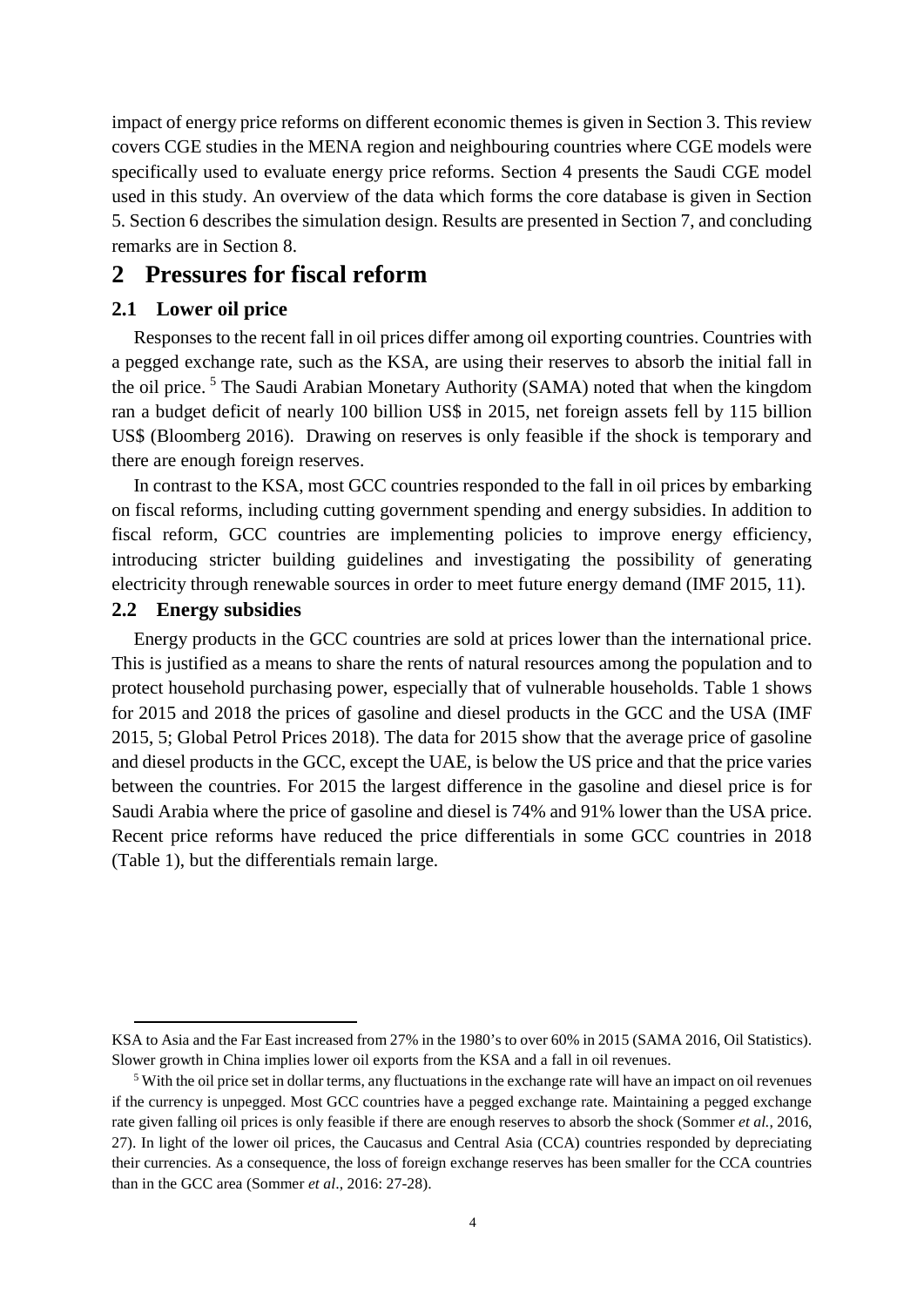|              | Gasoline |      | Diesel |              |  |  |  |  |
|--------------|----------|------|--------|--------------|--|--|--|--|
| Country      | 2015     | 2018 | 2015   | 2018         |  |  |  |  |
|              | a        | h    | a      | $\mathbf{C}$ |  |  |  |  |
| Bahrain      | 0.27     | 0.53 | 0.27   | 0.42         |  |  |  |  |
| Kuwait       | 0.24     | 0.35 | 0.39   | 0.38         |  |  |  |  |
| Oman         | 0.31     | 0.58 | 0.38   | 0.64         |  |  |  |  |
| Oatar        | 0.27     | 0.56 | 0.27   | 0.56         |  |  |  |  |
| Saudi Arabia | 0.14     | 0.54 | 0.06   | 0.13         |  |  |  |  |
| <b>UAE</b>   | 0.59     | 0.67 | 0.56   | 0.72         |  |  |  |  |
|              |          |      |        |              |  |  |  |  |
| GCC Average  | 0.30     | 0.54 | 0.32   | 0.48         |  |  |  |  |
| GCC          |          |      |        |              |  |  |  |  |
| Maximum      | 0.59     | 0.65 | 0.56   | 0.64         |  |  |  |  |
| USA          | 0.53     | 0.83 | 0.64   | 0.83         |  |  |  |  |

**Table 1. Prices for gasoline and diesel products: GCC and the USA (US\$ per litre)**

<sup>a</sup> IMF, 2015. Table 1 page 5

<sup>b</sup> [http://www.globalpetrolprices.com/gasoline\\_prices/.](http://www.globalpetrolprices.com/gasoline_prices/) Price on 20 August 2018

c [http://www.globalpetrolprices.com/diesel\\_prices/.](http://www.globalpetrolprices.com/diesel_prices/) Price on 20 August 2018

## <span id="page-6-0"></span>**2.3 The case of Saudi Arabia**

The focus of this paper is to investigate the economic and trade impact of removing energy subsidies in the KSA. The KSA has 18 per cent of the world's proven petroleum reserves and is the largest exporter of petroleum (OPEC 2016). The KSA economy is highly dependent on oil and gas exports in terms of budget revenue, growth in GDP and overall economic stability. For the foreseeable future oil sales remain a key driver of economic growth in the KSA and therefore, any change in the oil price has an impact on the governments' ability to finance its expenditure.

Figure 1 shows net foreign reserves in the KSA and the price of oil per barrel. Figure 2 shows, for the KSA, the government budget balance, the economy's current account balance, the government budget as a ratio to GDP (GovBalance/GDP) and the balance on the current account as a ratio to GDP (CA/GDP). The information for 2008 to 2017 is historical data from the Saudi Arabian Monetary Authority (SAMA).

These figures show a correlation between high (low) oil prices, government budget surplus (deficit), current account surplus (deficit) and an increase (decrease) in net foreign reserves. Figure 1 shows the oil price and net foreign reserves for 2008 to 2017. Figure 2 shows the Riyal value of the current account and the government budget for 2008 to 2017. The general trend is that if the oil price is high (lower) the current account and government balance improves (worsens). Net foreign liabilities follow the same trend. The surplus (deficit) to GDP ratios<sup>[6](#page-6-1)</sup> fall (increase), corresponding to lower surpluses and increased deficits.

<span id="page-6-1"></span><sup>&</sup>lt;sup>6</sup> A positive ratio implies a surplus to GDP ratio whereas a negative ratio implies a deficit to GDP ratio.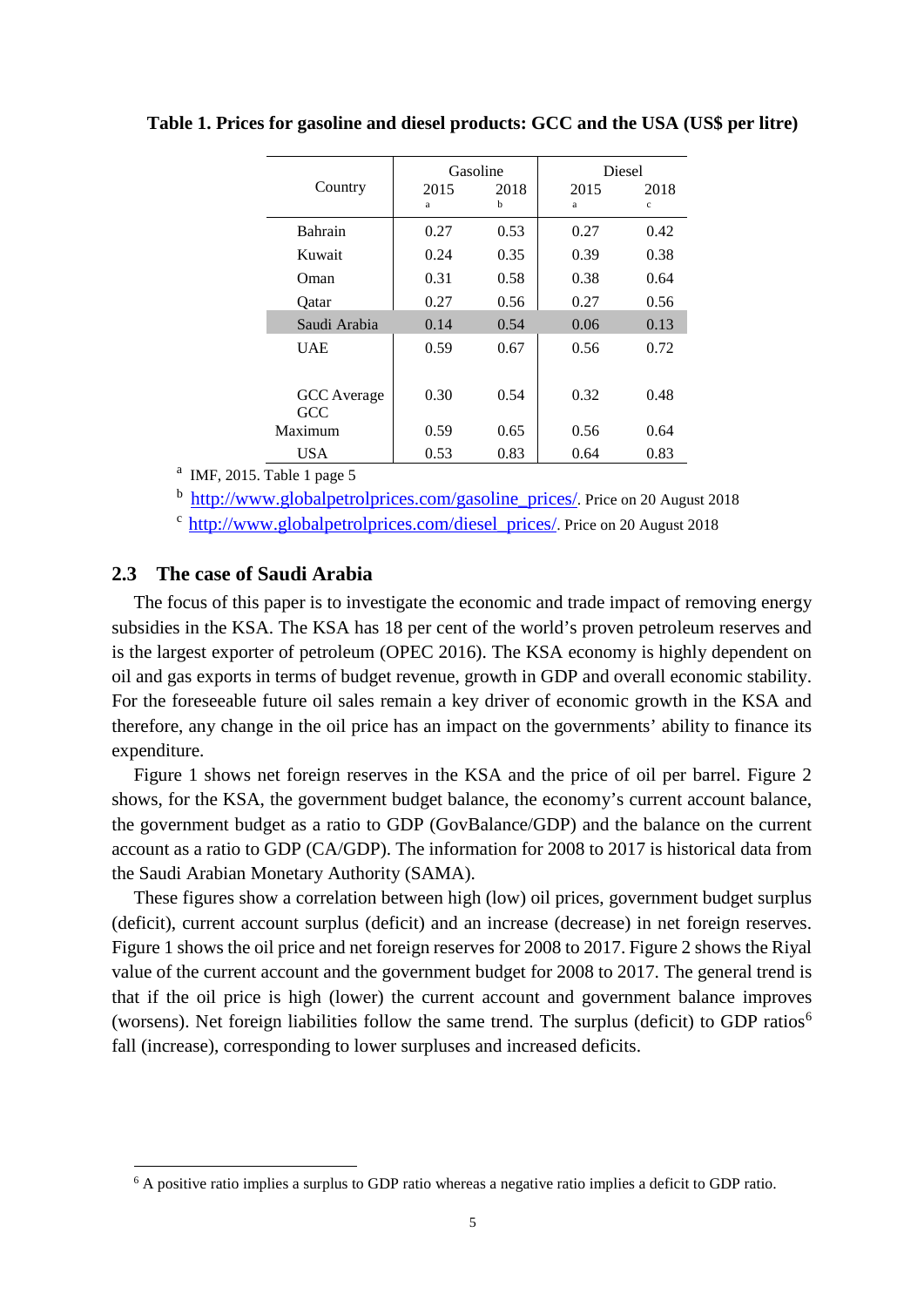

**Figure 1. Net foreign reserves and the oil price**







Source: Saudi Arabian Monetary Authority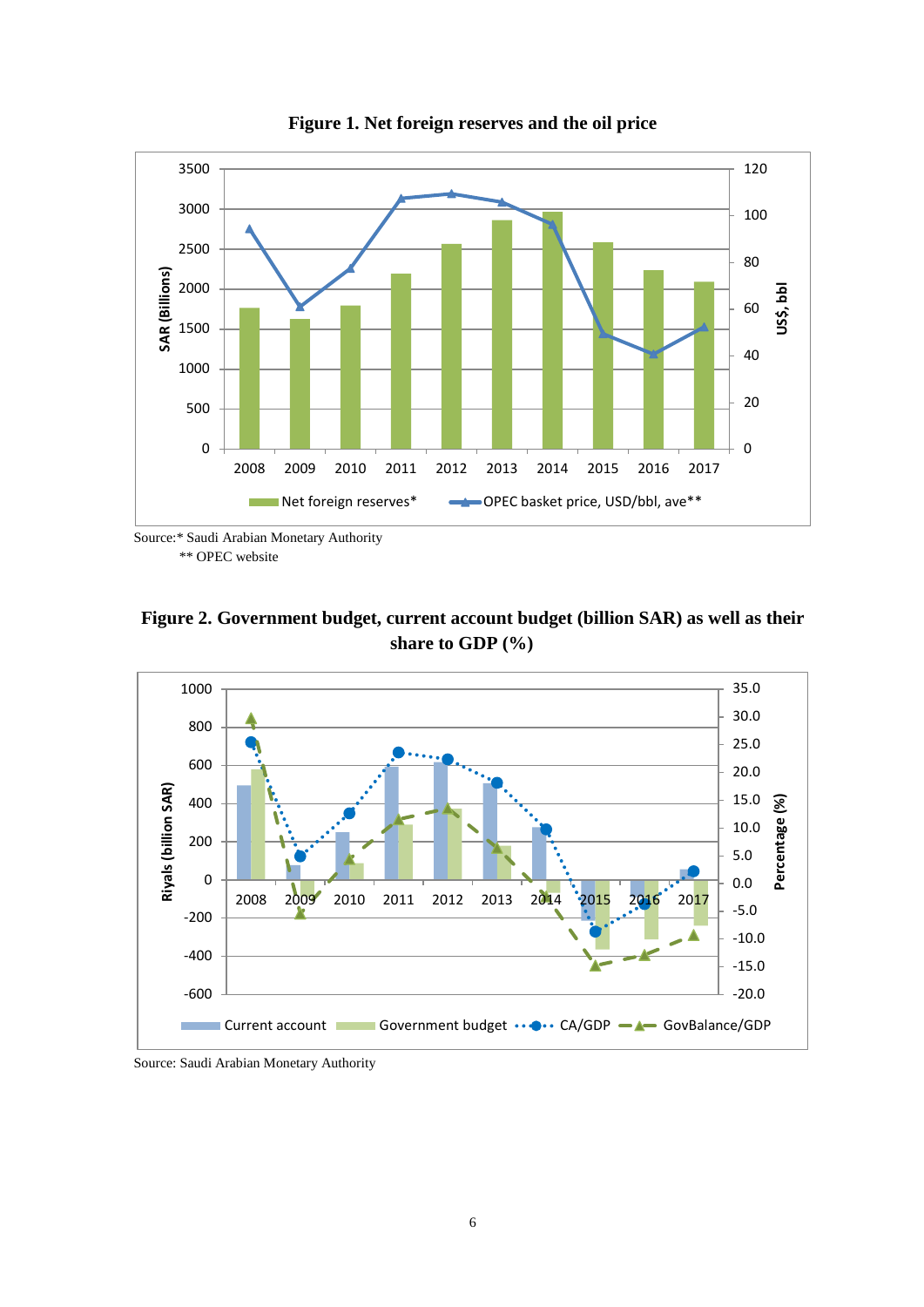The implication of the lower oil price implies growing budget deficits where expenditure targets exceed lower government revenue. Currently, deficits are financed via foreign reserves, which is not sustainable in the long run. What is clear is that there is scope for energy price reform especially given the uncertainty regarding the oil price. Ceteris paribus, removing energy subsidies would certainly improve the government budget balance, but it would have an impact on domestic production and use (including exports) of goods and services. As we explain in Sections 3, CGE models are a useful tool in evaluating the impact of price reforms. We mention some of these studies and highlight important outcomes. Our model is rich in detail and includes specific representation of various price and tax (subsidy) variables. Although we do not present the model equations in detail, we explain in Section 4 key equations and mechanisms through which price reforms impact the Saudi economy.

## <span id="page-8-0"></span>**3 Using CGE models to analyse the impact of energy price reform**

The literature covering various methodologies used to investigate the economic impact of energy price reform is extensive. For general literature reviews related to energy price reform, see Jamash *et al*. (2014), Arze del Granado and Coady (2012), Bacon *et al.* (2010) and Ellis (2010). The disaggregated nature of CGE models makes it a valuable tool for analysing the highly distortive impact of energy price reforms on the economy as a whole, industries or focusing on specific themes.

A large number of studies focus on issues such as household welfare and poverty (Akkemik and Li 2015; Solaymani *et al*., 2014; Naranpanawa and Bandara 2012), regional development (Lin and Li 2012; Aronsson *et al.,* 2010), environmental issues (Al-Amin *et al*., 2009), energy markets (Yusoff and Bekhet 2016; Lin and Jiang, 2011; He *et al.*, 2010), non-energy market (Maipita *et al.,* 2012; Gohin and Chantret 2010) and the labour market (Kuster *et al*., 2007; Welsch 1996) for countries such as China, Indonesia and Malaysia.

Several studies focus on the MENA region, using CGE models to investigate the impact of subsidy reform. Gharibnavaz and Waschik (2015), Jensen and Tarr (2003), Karami *et al*. (2012) and Manzoor *et al*. (2012) look at the effects of food and energy subsidy reform in Iran. These studies conclude that targeted compensation can lead to large welfare increases, especially for lower income households. Energy subsidy reform leads to larger welfare improvements than food subsidies reform because initial energy subsidies are much larger than food subsidies. Other studies for Iran include AlShehabi (2013) who models the removal of fuel and crude oil subsidies and assess the impact on the labour market and Hosseini-Yekani (2011) developed a model to analyse the impact of the removal of targeted subsidies on agricultural sector.

Cockburn *et al*. (2014) links a dynamic CGE model with a micro model to simulate the impact of the removal of energy subsidy accompanied by transfers to children living in poverty for Egypt and Jordan. The results for both countries suggest that the removal of energy subsidies and the subsequent improvement in economic performance is not sufficient to offset potential poverty impacts. This result is driven by an increase in consumer prices which offsets the increase in wages and profits. They further show that if a percentage of the savings on fuel subsidies are transferred to households, child poverty falls relative to the baseline.

Adams and Roos (2014) used a dynamic CGE model for Jordan to evaluate the impact of the removal of subsidies on food, gas cylinder, water, electricity, education and health. Their results show that employment falls in the short-run due to an increase in the real cost of labour.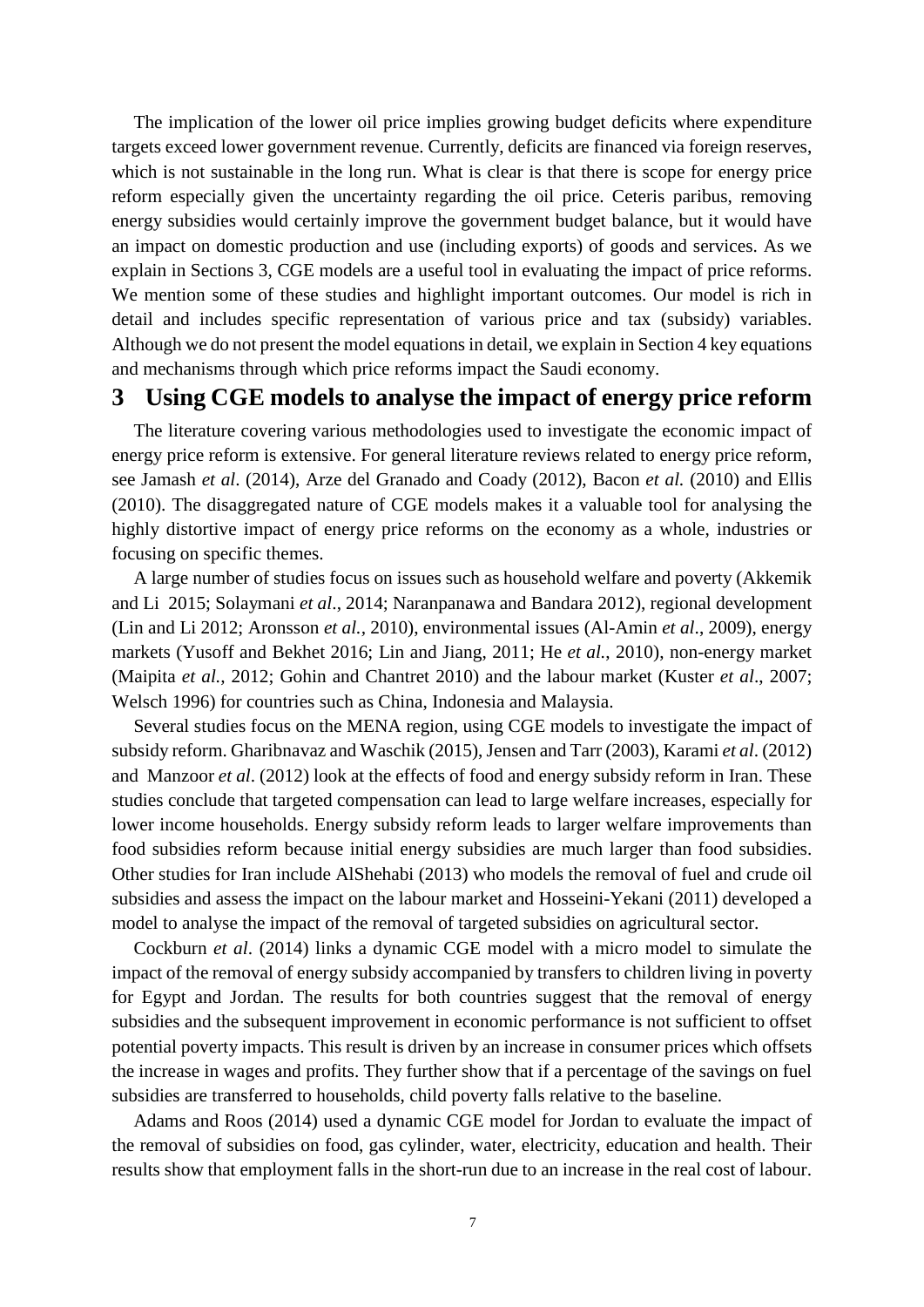The real cost of labour increases because removing the subsidy on electricity causes the price of spending to rise relative to the price of production. As a consequence, producers substitute away from labour and towards cheaper alternatives such as capital. In their study, all of the benefit of the efficiency improvements returns to private consumers as increased real income. Accordingly, real private consumption increases even after making allowance for the increase in price paid for electricity by households.

Abouleinein *et al*. (2009) assess the short- and medium-run impact of phasing out of subsidies on energy products in Egypt. Their results show that if there are no transfers to households, total private consumption and real GDP falls. The main driver of this result is the increase in energy prices which spills over to consumption and production prices. All household groups show a decline in welfare with the richer quintiles showing the strongest response. This is because the richer households consume a larger share of the subsidised energy products than poorer households. The net result from cutting subsidies combined with targeted cash transfers favour the poor more than the rich, leading to an improvement in income distribution measures.

Breisinger *et al*. (2011) uses a CGE model for Yemen to evaluate the elimination of subsidies combined with alternative uses of the savings from the subsidy. Their results show that if all the subsidies are removed within one year, growth declines sharply and poverty increases. With this approach, pressure on the fiscal balance is reduced which allows the government to compensate vulnerable households. The authors prefer the gradual phasing out of subsidies because the impact on growth and poverty levels is less drastic. The drawback from the gradual approach is that it comes with a higher fiscal expense.

In general, these studies highlight three crucial issues. Firstly, the value of subsidies on energy products is substantial and removing these subsidies reduces the size of the distortion in the economy. Secondly, the price of energy commodities increase, increasing production costs. Ultimately, consumer prices increase effecting household welfare. Thirdly, compensation payments to those most affected by the removal of subsidies help mitigate the increase in costs of living and improve welfare.

Our aim with this paper is to contribute to the literature on energy price reform, by using a dynamic CGE model for Saudi Arabia to inform on the impact of energy subsidy removal on factor- and goods markets as well as trade. Several CGE models have been constructed for Saudi Arabia. Al-Thumairi (2012) uses a dynamic CGE model to evaluate the impact of changes in oil and petroleum price on the economy, foreign savings and the real exchange rate. Chemingui and Lofgren (2004) use a CGE model for Saudi Arabia to evaluate the impact of introducing an alternative tax structure. De Santis (2003) uses a static model for Saudi Arabia to evaluate the short run and long run effects of shocks to the crude oil market while the Research Department of Statistics Norway (Cappelen *et al*. 1998) constructed a CGE model for Saudi Arabia to evaluate the consequences of Saudi Arabian membership in the World Trade Organisation. Though all these studies are credible, they are now dated and based on data sets that are relatively aggregated. Our model, GEMSA is the latest and most up to date CGE model developed for KSA. It's database is detailed and contains all of the key salient features of the current KSA economy.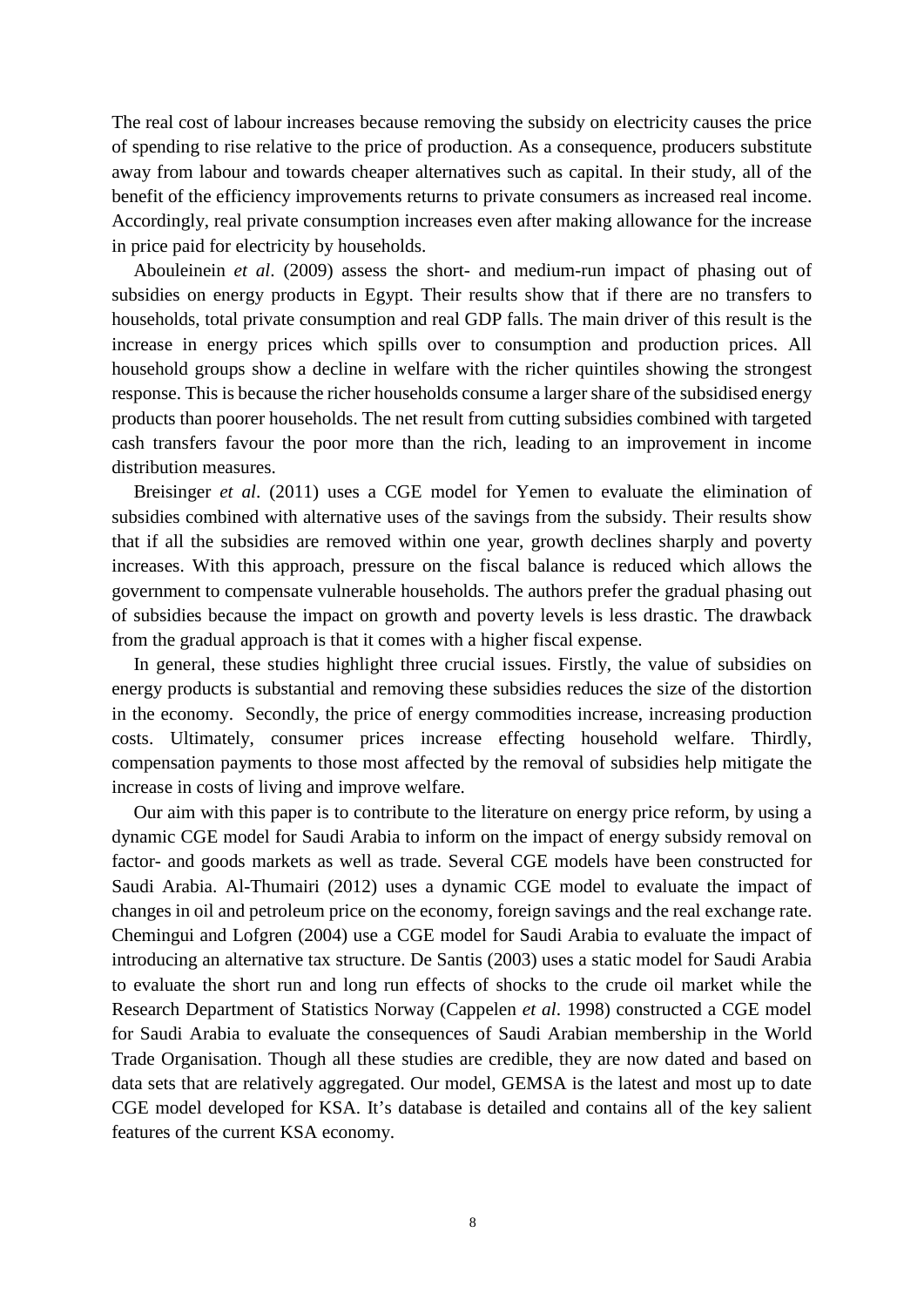## <span id="page-10-0"></span>**4 The model**

GEMSA models production of 57 commodities by 57 industries. Figure 3 illustrates the production structure. Each industry in GEMSA produce (supply) output using as inputs intermediate commodities from domestic or imported sources, capital, land and labour distinguished by 9 occupational types. The production specification is managed by a series of separability assumptions illustrated by the nesting structure in Figure 3. Each nest includes demand equations derived from solving optimisation problems. For example, the bottom right hand corner of Figure 3 shows the labour nest. This nest include equations, which determine industry's occupation-specific labour demand that minimise total labour cost subject to a constant elasticity of substitution (CES) production function. Nests for the demand for primary factors and composite intermediate commodities represent a similar optimisation problem.

In creating capital, investors choose inputs that are cost minimising combinations of Saudi and foreign commodities. We assume that domestic and imported varieties of commodities are imperfect substitutes for each other, using constant elasticity of substitution (CES) functions. GEMSA has one representative household. This household optimisation problem is solved in two nests. In the first nest, we assume that the household choose a combination of composite commodities to maximise utility subject to their budget. In the second nest, the household chooses commodities from domestic or imported sources to minimise costs subject to a CES function.

The export demand equations for Saudi commodities relate export volume inversely to foreign-currency price.[7](#page-10-1)

GEMSA has one central government and includes equations determining the consumption of source-specific commodities by government as well as direct and indirect taxes. Government demand is either determined exogenously or can be linked to aggregate household consumption. All sectors are competitive and all commodity markets clear.

GEMSA recognises three main types of dynamic adjustment: capital accumulation, a lagged adjustment mechanism in the labour market and net foreign liability accumulation. Each industry accumulates capital, which links to industry-specific net investment. Changes in industry-specific investment are linked to changes in industry-specific rates of return. Annual changes in the net liability position of the economy are related to the annual current account balance. GEMSA includes a mechanism that guides the labour market from a typical short-run scenario (employment adjusts while the real wage remains unchanged from the baseline) to a long-run scenario (real wage adjusts while employment remains unchanged from the baseline). Typically, a positive (negative) labour market outcome manifests in the short-run as an increase (decrease) in employment away from the baseline, while real wages remain sluggish. In the long run, a positive (negative) outcome manifests as an increase (decrease) in the real wage away from the baseline while employment moves toward the baseline.

<span id="page-10-1"></span><sup>&</sup>lt;sup>7</sup> In GEMSA, we model the export demand for any given Saudi commodity as inversely related to its foreigncurrency price, with the foreign-currency price determined through the interaction of demand with supply. As our model is for Saudi Arabia only, we do not have a view about changes in the position of export demand schedules, so those positions are naturally exogenous to the model. Saudi Arabia clearly has market power in the production of crude oil. We account for this market power by setting the export demand elasticity for crude oil to a relatively small number (-0.9), while export elasticities for other KSA exports are set to values averaging around -4.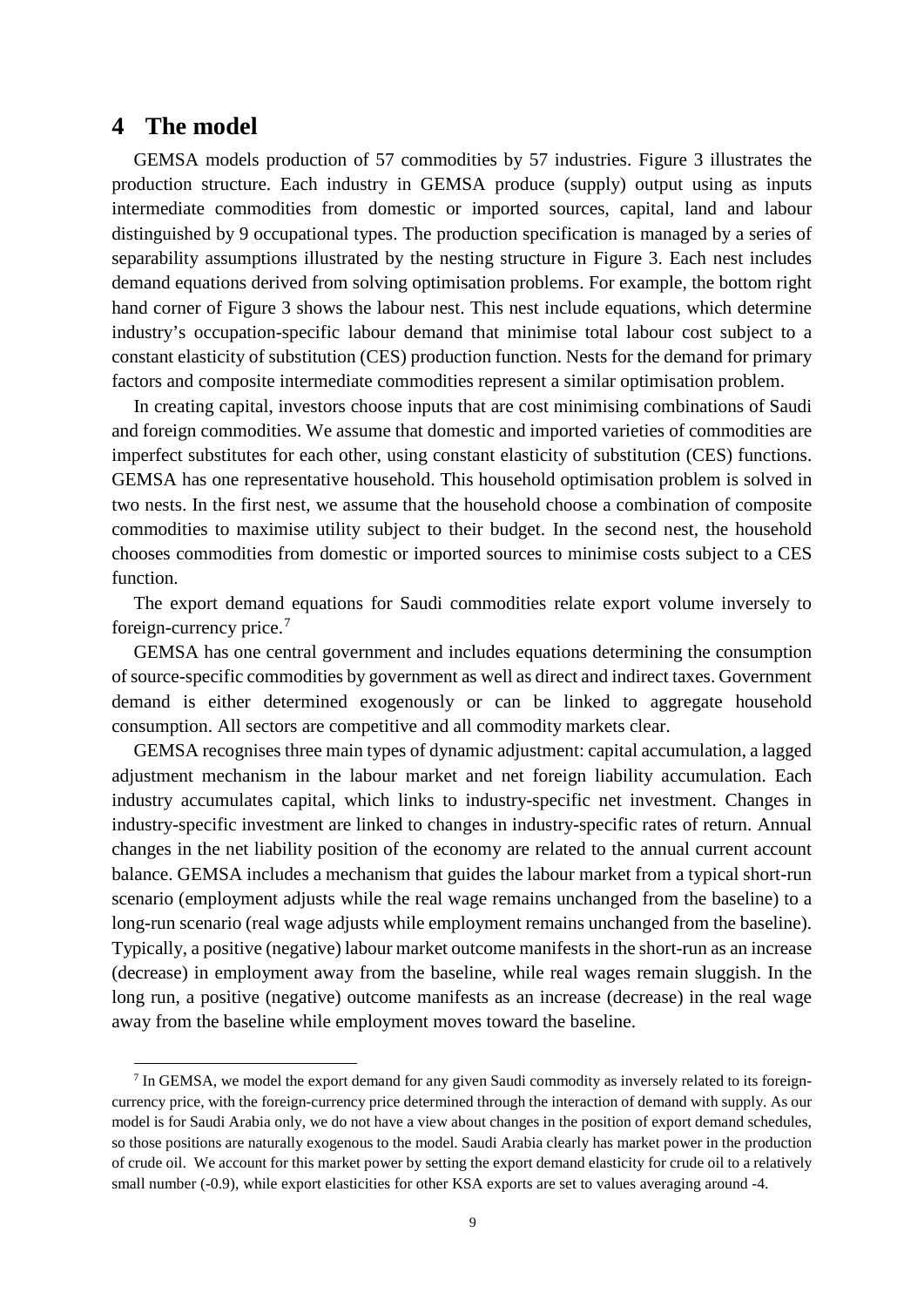#### **Figure 3. Structure of production**



Source: Horridge, 2013: 18

In this paper we are interested in the removal of subsidies on petroleum and electricity commodities used as intermediate input by industries or as a final commodity by the household. GEMSA includes three paths through which changes in commodity-specific subsidies are accounted for.

1. Subsidies are accounted for in the purchasers' price of commodities<sup>[8](#page-11-0)</sup> and any change in energy prices have direct and indirect impacts. The direct impact of price reform is the increase in the price of energy commodities. Indirect impacts refer to the knock-on effect of an increase in the price of energy commodities, which are used as intermediate inputs in the production of other commodities. Overall, when energy subsidies are cut,

<span id="page-11-0"></span><sup>&</sup>lt;sup>8</sup> GEMSA allows for the modelling of various commodity prices. For example, basic prices are prices before taxes on products are added and subsidies on products are subtracted. They do not include the value of margin services on the flow of commodities. Basic prices are the prices received by producers (for domestic goods) or by importers (for imported goods). Sales taxes and margins are excluded but import duties are included (Dixon *et al.*, 1982, 108-115).

Purchasers' price includes margin costs and sales taxes. It is the amount paid by the users of commodities and reflects the actual cots to users (United Nations 2009, 22). Of interest in this paper is the change in the purchasers' price of petroleum and electricity.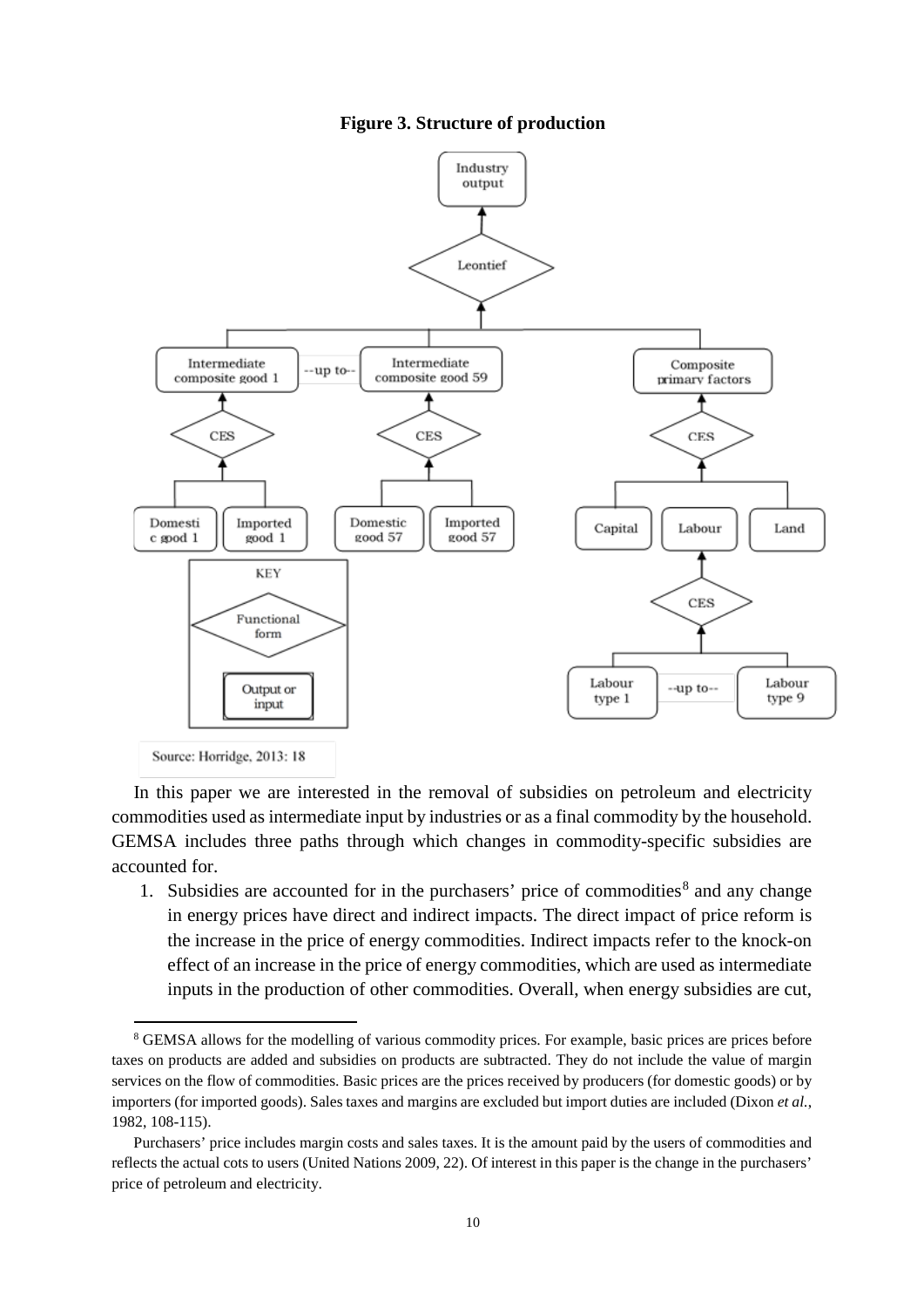the cost of production raises which ultimately increases consumer prices. For example, electricity and petroleum products are used as intermediate inputs in the production of other goods. As subsidies are removed, the prices of these energy products will increase, causing the cost of production of other goods to increase. Ultimately, if the price of domestically produced commodities increases relative to the average price of the commodity, users will demand less of the domestic commodity and more from the cheaper imported alternative.

- 2. Price reforms are accounted for through changes in government revenue and ultimately the government budget balance. Ceteris paribus, removing subsidies will improve the balance on the government account.
- 3. Improved government revenue allows for greater government spending immediately or in the future. Part of the saved expenditure may be transferred back to vulnerable groups, such as strategic industries or households, in an attempt to alleviate the impact of an increase in prices.

## <span id="page-12-0"></span>**5 The GEMSA Database**

The core database is calibrated to a set of 2010 Supply-Use Tables (SUT) updated to 2015 National accounts data (GAS, 2015). The initial database for a CGE model is important because: (1) it contains information regarding the structure of the Saudi economy in the base year; (2) it is useful in the interpretation of results; and (3) in a Johansen-style CGE model, it is the initial solution to the CGE model (Roos *et al.,* 2015). The SUT is not in the required format of the CGE database and therefore a number of steps were taken to convert the published data into the format required by GEMSA. We highlight the following characteristics of the core database.

The model requires a core database with separate matrices for basic, tax and margin flows for both domestic and imported sources of commodities sold to domestic and foreign users, as well as matrices for the factors of production, namely labour, capital and land. Commodities can be used as intermediate inputs by domestic industries, investors, a representative household, foreigners, the government or held as inventory. GEMSA includes a detailed treatment of margins. For each commodity valued at basic prices we have a corresponding margin matrix, showing the cost of margin services used to facilitate the flow of commodities from all sources to the users of these commodities.

Of special interest in this paper is the modelling of taxes and subsidies. For each commodity valued at basic prices we have tax matrices showing the indirect taxes paid on the use of commodities from all sources by various users. Consistent with the published national accounts, the elements in the tax matrices in the core database are set to zero, reflecting the fact that there are no indirect taxes or subsidies on the use of commodities. There are import duties, which are explicitly accounted for in the database via a satellite matrix, and are also included in the flow of imported commodities valued at basic price. This allows for the calculation of ad valorem rates as the ratio between tax revenues and the relevant basic flows of commodities on which the taxes are levied.

The database includes matrices showing the value of primary factors used by industries in current production. These matrices include inputs of three factors of production: occupation specific labour payments by industry, capital rentals by industry and natural resources by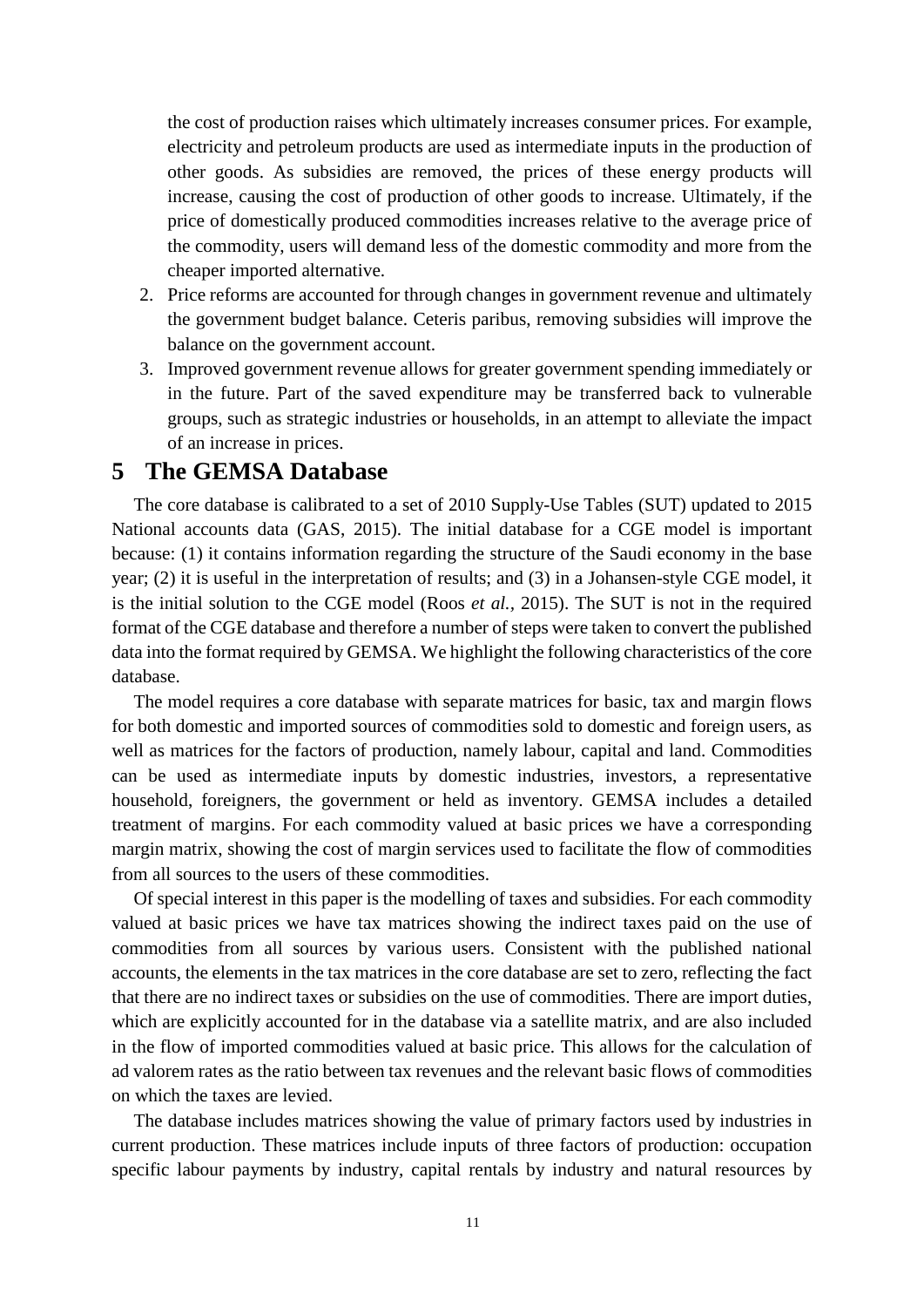industries. Natural resource use is restricted to agricultural and mining industries. Only industries pay production taxes. The database shows that labour, capital, natural resource and production taxes are only used in current production. The database includes a multi-product matrix showing the basic value of commodities produced by the various industries or stated differently, it shows the value of industry output. See Appendix 1 for a summary of the cost and sales structures captured in the database.

The data suggests that the economy is largely based on, and driven by one sector namely crude oil and gas. As an industry, crude oil and gas contributes the most in terms of value added followed by the service industries. Manufacturing industries contribute the least. The economy therefore lacks diversification in terms of production, especially in manufacturing.

In terms of industries producing traded goods  $9$  the data suggests that exports are dominated by crude oil and gas, with 85 per cent of total exports earning coming from the sale of crude oil and gas to foreign markets. Other commodities that are exported includes chemicals and refine petroleum, but they contribute very little in terms of export earnings.

In terms of imports, the data suggests large import shares of commodities used by all domestic users. Import shares are high for food and beverages, textiles and clothing, basic metals and machinery with nearly all of metal ores, tobacco, motor vehicles, radio and communication equipment used in KSA sourced from outside the local market. The data further suggests that imports of manufactured commodities is much higher than for the services sectors. In summary, production is largely concentrated on crude oil and gas, which is also the mainly exported. Commodities used mainly by households, investors and as intermediate inputs are mostly imported.

## <span id="page-13-0"></span>**6 Simulation design**

To conduct policy simulations with GEMSA, we run two simulations. The first simulation is the baseline forecast simulation. This models the growth of the economy over time in the absence of the policy change under consideration. In this study, the baseline incorporates macro forecast data from the IMF's World Economic Outlook Database (IMF 2018). Specifically we adopt forecasts for GDP, employment and population growth. It is also in the baseline simulation that we incorporate the subsidy on petroleum and electricity.

The second simulation is the policy simulation. The policy simulation generates a second forecast that incorporates all of the exogenous features of the baseline forecast, plus policyrelated shocks reflecting the removal of subsidies. The results of the policy simulation are typically reported as percentage deviations away from the baseline forecast. We solve the model using GEMPACK (Harrison *et al*., 2014; Harrison and Pearson 1996).

We report results for three policy simulations. In all policy simulations, subsidies are removed gradually from 2018 to 2025. The difference between the policy simulations are the level of support (incentives) provided to industries and households.<sup>[10](#page-13-2)</sup>

<span id="page-13-1"></span> <sup>9</sup> Industries produce traded commodities when a large share of their output is sold on foreign markets and/or which compete in domestic markets with imports.

<span id="page-13-2"></span><sup>&</sup>lt;sup>10</sup> Whether and how subsidies are reflected in the official government budgetary process will depend on who incurs them and how they are financed. For example, the cost of pre-tax consumer subsidies may be incurred by state-owned enterprises (SOEs) that sell electricity or petroleum products at a price below supply costs. If the government fully finances these losses with a transfer, the consumer subsidy will be reflected in the budget as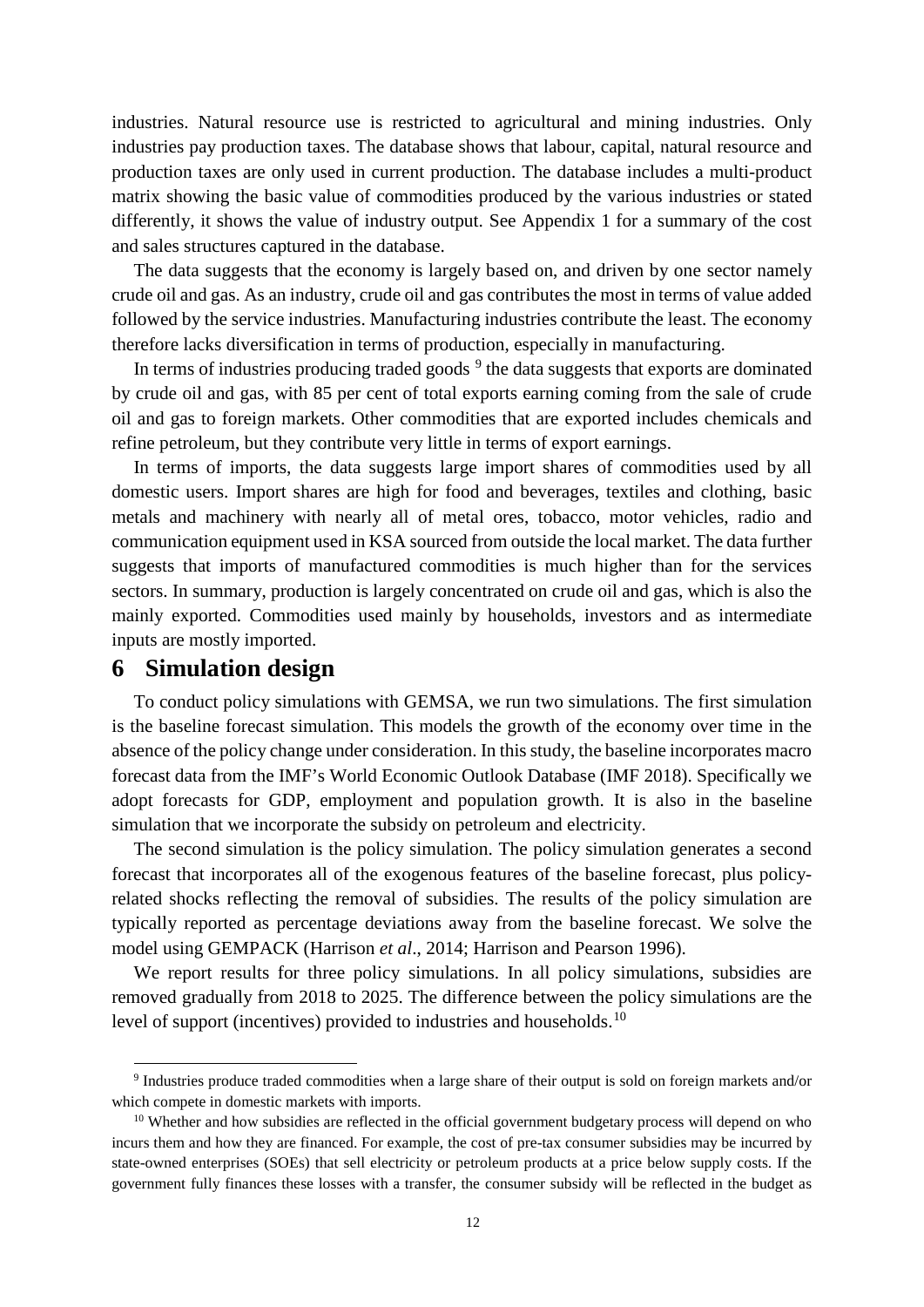**Sim 1 – no incentives for industries and no lump sum payment to households:** The revenue saved by the government by removing the energy subsidies improves the government budget balance. In other words, we assume that no support or incentives are given to any industries to offset the increased price of energy.

**Sim 2 – incentives provided to the directly affected industries and lump sum payment to households:** The revenue generated by the government is partly returned to those industries that are directly affected to ensure that investments planned from 2018 onwards are not affected by the reduction in demand as subsidies are removed. These industries produce petroleum products and electricity. The remainder is handed to households as a non-distorting lump sum payment.

**Sim 3 – incentives provided to all manufacturing industries and lump sum payment to households:** Same as Sim 2, but monies are returned to all manufacturing industries to ensure that investments from 2018 onwards are not affected. The remainder is handed back to households as a lump sum payment.

Our strategy is to explain the results for Sim 1 and then compare Sim 2 and Sim3 to the outcomes of Sim 1.

#### <span id="page-14-0"></span>**6.1 Closure and simulation assumptions**

In each policy simulation the labour market is characterised by short-run stickiness of the real wage with flexible employment adjustment. The labour market transitions from this shortrun environment to a long-run environment in which real wages adjust and employment moves to its long run baseline level. Therefore in the policy simulations, employment can deviate from its baseline level initially, but thereafter, real wage adjustment steadily eliminate the short-run employment consequences. In the long run, the benefits of policy outcomes are realised almost entirely as an increase in the real wage rate, rather than as an increase in national employment. This labour-market assumption reflects the idea that in the long run national employment is determined by demographic factors and immigration policy, which we have assumed are unaffected by the policy.

Subject to the economy-wide average propensity to consume (APC), private consumption expenditure is determined as a fixed proportion of disposable income. In all three policy simulations, the economy-wide APC is an endogenous variable that moves to ensure that the balance of trade (BOT) remains at its baseline level (see below).

Capital and investment are specific to each industry. GEMSA allows for short-run deviations in expected rates of return from their baseline levels. These cause deviations in investment and hence capital stocks that gradually erode the initial deviations in rates of return. Provided there are no further shocks, rates of return revert to their baseline levels in the long run.

expenditure. Alternatively, the cost of consumer subsidies could be offset by subsidized access to energy inputs, the cost of which would again fall on the government.

For our modelling we are passive about how the subsidies are imposed. All that we assume is that when removed, the final prices of petroleum and electricity will rise (significantly) and that the money saved will be given, partly as compensation, back to the private sector of the economy as a non-distorting lump sum.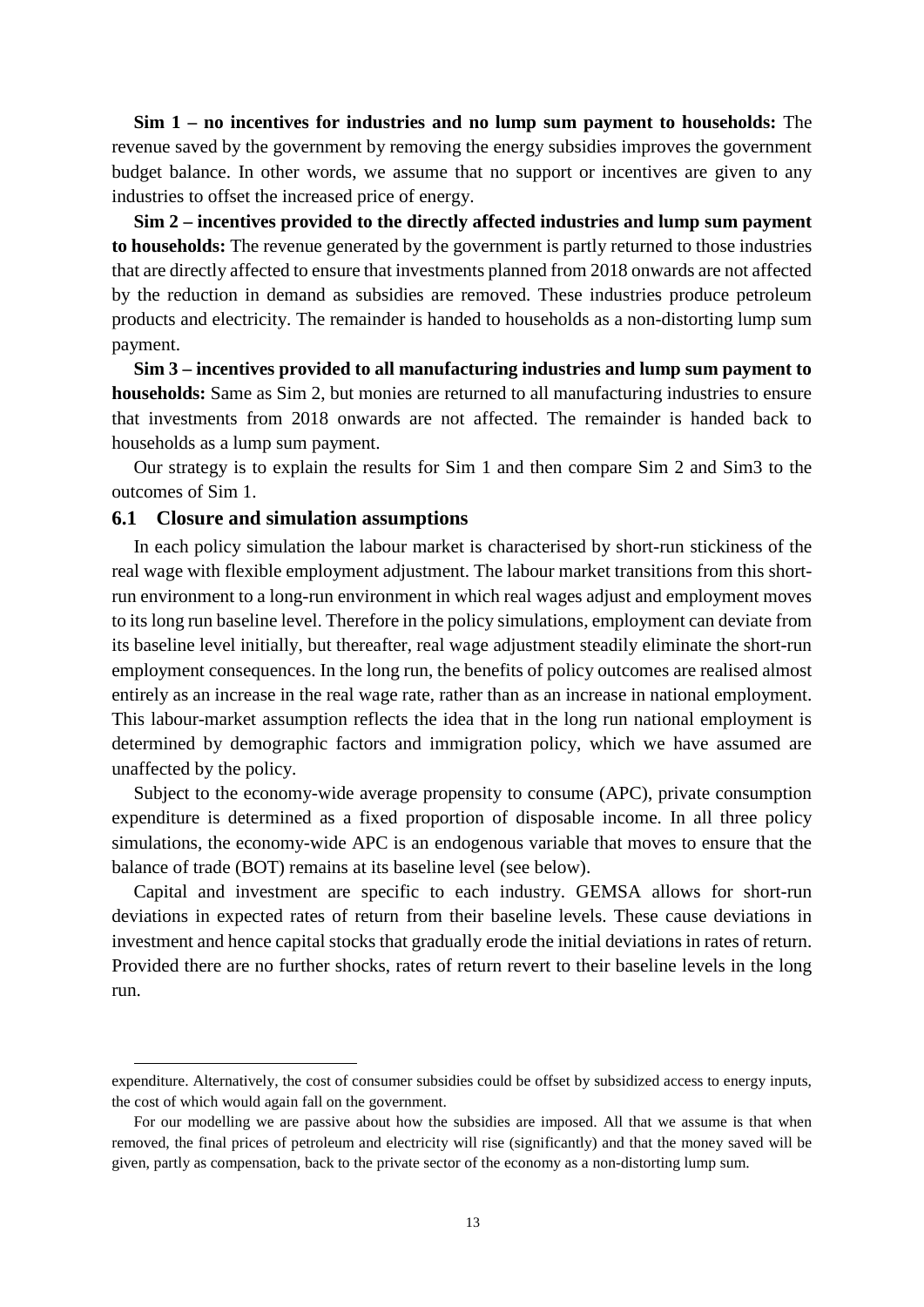Real public spending is forced to remain on its baseline path in each of the policy simulations.

In Sim 1, the government budget balance is allowed to move given the increase in government revenue due to the removal of subsidies. However, in the alternative policy simulations, we assume that the monies saved from the removal of these subsidies are returned partly to the directly affected industries (Sim 2), or to all manufacturing industries (Sim 3) as to ensure that investments planned from 2018 onwards are not affected by the reduction in demand as the subsidies are removed. The remainder is handed to households as a nondistorting lump sum payment.

The Balance Of Trade (BOT) is exogenously held at its baseline path via model-determined (endogenous) movements in the economy-wide average propensity to consume (APC). The justification for this closure choice is that Saudi-Arabia's net stock of foreign assets should not be allowed to accumulate to unsustainable levels. A stable asset-to-GDP ratio requires the current account balance to be stable as a proportion of GDP. In GEMSA the balance on current account is approximated in the long-run by the BOT.

GEMSA contains many variables to allow for shifts in technology and household preferences. In the policy scenarios, most of these variables are exogenous and have the same values as in the baseline projection.

#### <span id="page-15-0"></span>**6.2 Modelling petroleum and electricity subsidies**

As mentioned in Section 5, the core database reports no initial indirect tax or subsidy data. To simulate the removal of subsidies in the policy simulation, we introduce subsidies in the baseline simulation. The baseline results therefore include subsidies on petroleum and electricity whereas the policy run simulates the removal of these subsidies.

#### <span id="page-15-1"></span>**6.2.1 Subsidies in the baseline**

Based on Jadwa Investment (2015) and historical IMF (2013) information, we calculated that in 2015 the subsidy cost on petroleum products and electricity was approximately 221 billion riyal, which is equivalent in value to 9.1 per cent of GDP in  $2015$ .<sup>[11](#page-15-3)</sup> We introduce these subsidies gradually over the period 2016 to 2018. By 2018, all subsidies on petroleum and electricity are accounted for in the baseline simulation. We assume that these levels of support are maintained through the simulation period.

#### <span id="page-15-2"></span>**6.2.2 Subsidies in the policy simulation**

Saudi Arabia is extending the timeline to remove subsidies. The government aims to increase domestic energy price levels gradually between 2018 and 2025 (compared to a previous target of 2020) (Nereim, 2017). Therefore, in the policy simulations we reduce the petroleum and electricity subsidy on the use of these products gradually from 2018 to 2025. GEMSA then determines the adjustment in regulated prices. Figure 4 shows that the removal of subsidies commence in 2018 and by 2025 all subsidies are removed.

<span id="page-15-3"></span><sup>&</sup>lt;sup>11</sup> Jadwa estimates that energy subsidies cost the Saudi government approximately \$61 billion dollars in 2015 (9.3per cent of GDP) (Jadwa Investment, 2015).

IMF data suggests a subsidy rate of 7.4 per cent and 2.4 per cent of GDP for petroleum and electricity respectively (IMF 2013: 151).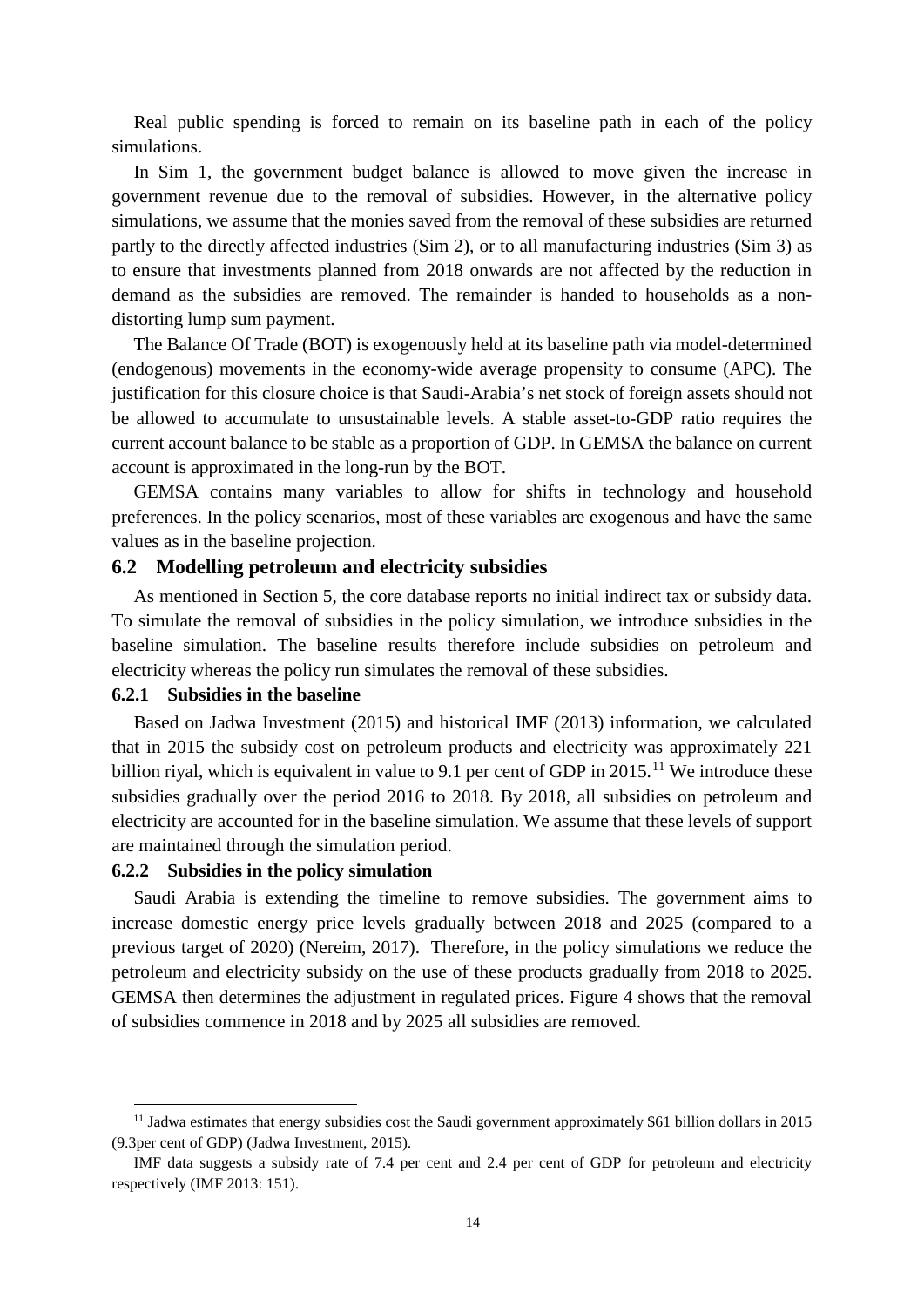## <span id="page-16-0"></span>**7 Results**

Below, we present the macro and industry-specific results of the gradual removal of energy subsidies for the three alternative scenarios. Macroeconomic variables are dealt with first, followed by results for industry output. Results for other variables are available and can be requested by writing to the first-named author.

#### <span id="page-16-1"></span>**7.1 Results for macroeconomic variables – Sim 1**

In GEMSA, factor markets adjust from a short-run environment to a long-run environment. In the short run, the national real wage rate is sticky but employment can adjust, while capital stocks are fixed and rates of return are flexible. The reverse holds in the long run: fixed national employment and flexible real wage rate; fixed rates of return and flexible capital stocks.

Figure 4 shows deviations from base case values for the key labour market variables – employment and the consumer real wage rate. Initially, subsidy removal causes employment to fall relative to its base case level. Over time, employment returns to its base case value via real wage adjustment.

**Figure 4. National employment, capital stock, real GDP and real wage (% deviation from baseline)**



The short-run fall in employment is due to our assumption of a sticky real consumer wage rate. The consumer real wage rate is defined as the ratio of the national price of labour to the CPI. A reduction in energy subsidies causes, across the economy, the price of spending (e.g., the CPI) to rise relative to the price of output (e.g., the price of GDP). If the real consumer real wage is initially sticky, then the real cost of labour (defined as the price of labour relative to the price of GDP) will increase when subsidies are removed. An increase in the real cost of labour reduces the incentive to employ, thus lowering the economy-wide labour to capital ratio. With capital fixed in the short-run, employment must fall.

Over time, the real wage adjustment mechanism in the model steadily eliminates the shortrun employment consequences of the reduction in energy subsidies. Thus, as shown in Figure 4, in the long run the elimination of the energy subsidies has a negligible impact on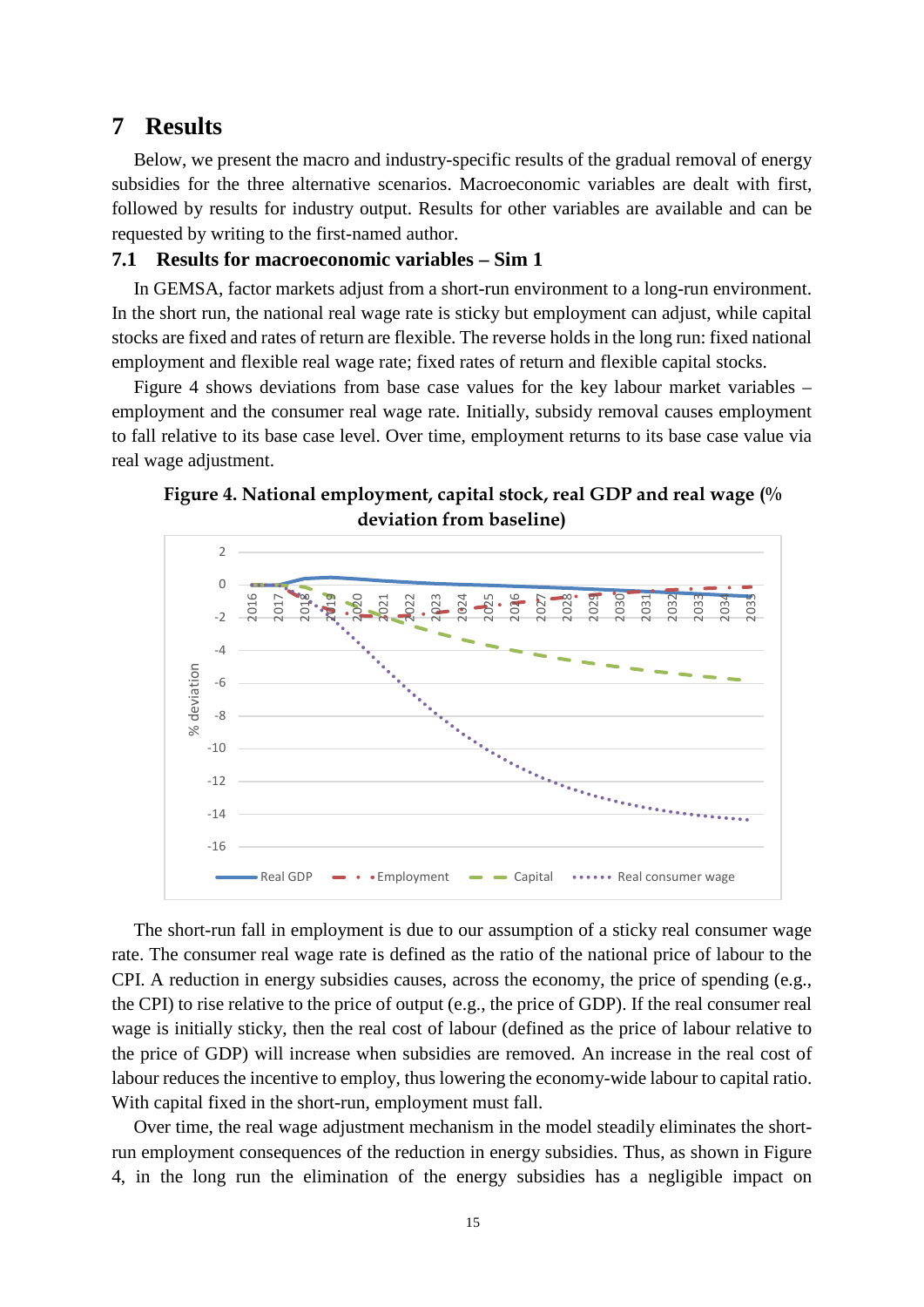employment, with all of the labour-market adjustment revealed as a fall in the real wage rate. By 2033, the real wage rate is around 14 per cent below its base case level.

As the real wage rate progressively falls relative to its base case level, so capital declines. A decline in the real wage rate causes employers to use more labour and less capital. With labour returning to its base case value, capital must fall. As shown in Figure 5, by the end of the simulation period capital is down almost 6 per cent relative to its base case value.





Capital is the accumulation of investment. Thus, as shown in Figure 5, as capital falls relative to base, so must investment. The investment response is relatively strong in the early years. By 2021 national investment has fallen relative to base by around 10 per cent. This fall is attenuated in later years due to capital adjustment between sectors. By the end of the period investment is down 7.8 per cent relative to its base case value.

Figure 6 shows the percentage deviation in real GDP, along with contributions to the GDP deviation due to changes in employment and capital, and to changes in economic efficiency (defined below).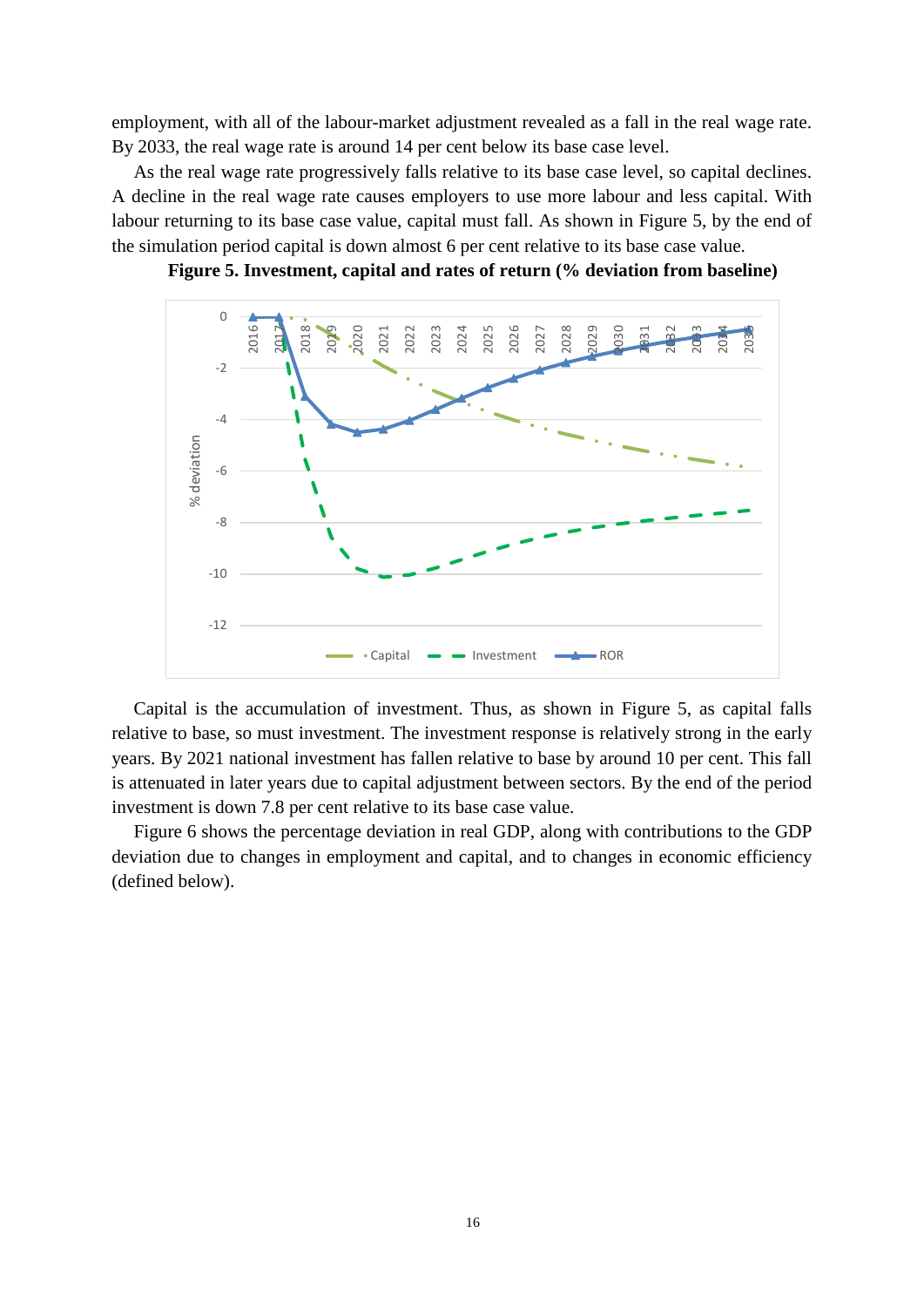

**Figure 6. Contributions to the overall deviation (%) from baseline in real GDP**

In the short-run, with capital unchanged and employment below base, we would expect real GDP to also fall relative to its base case level. However, as shown in Figure 6, GDP rises relative to base in the first few years. In the long-run, with capital below its base case value and employment unchanged, we would expect real GDP to fall. Figure 6 shows that real GDP does indeed fall relative to base case values over time, but by less than suggested by the changes in factor inputs. In the long-run, real GDP is down 0.8 per cent relative to its base case value, while employment is unchanged but capital has fallen by around 3 per cent.

To explain the pattern of change for real GDP, we begin with the following equation defining GDP from the input side as the sum of factor cost and the value of indirect taxes net of subsidies $12$ :

$$
GDP = P_L \times L + P_K \times K + P \times Q \times T \tag{E.1}
$$

where

GDP is nominal GDP;

 $P_L$  and  $P_K$  are the prices of labour and capital;

L and K are the quantities of labour and capital;

T is the average ad valorem rate of tax; and

PxQ is the average tax base on which the tax is levied (P is the average price and Q is the average quantity).

The change form of (E.1) is:

GDP(pgdp + xgdp) =  $P_L \times L(pI + 1) + P_K \times K(pk + k) + P \times Q \times T(p + q + t)$  (E.2)

where lower case names denote percentage changes in the corresponding upper case variables. Note that xgdp is the percentage change in real GDP and pgdp is the percentage change in GDP price.

<span id="page-18-0"></span> $12$  For simplicity we assume the only factors of production are capital and labour. Other factors – land and natural resources – are ignored because they are relatively small.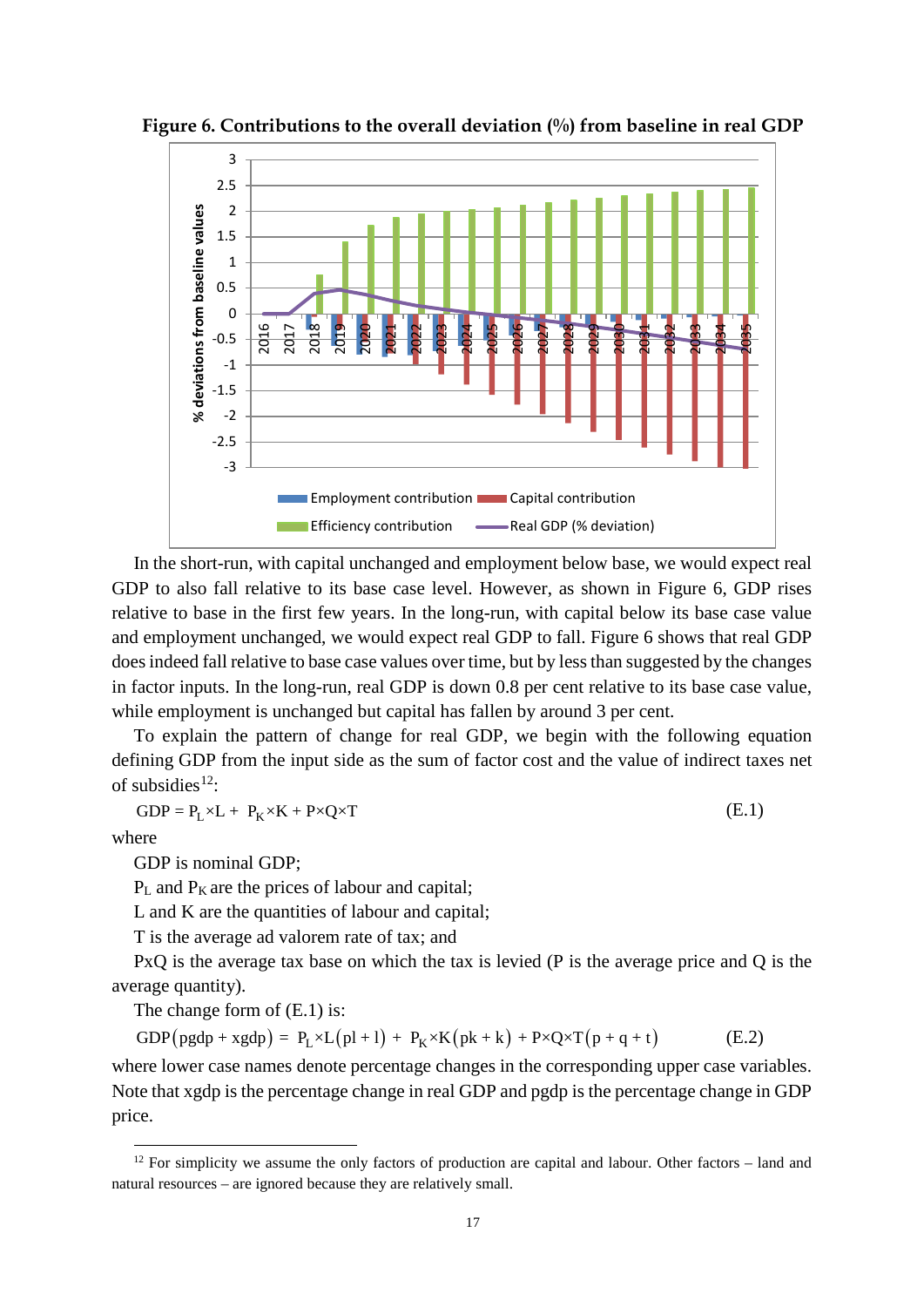Dividing (E.2) through by GDP yields the share-equation:

 $pgdp + xgdp = S_L (pl + 1) + S_K (pk + k) + S_T (p + q + t)$  (E.3)

The percentage change in real GDP is  $13$ :

$$
xgdp = S_L \times 1 + S_K \times k + S_T \times q - a \tag{E.4}
$$

where *a* is minus the rate of technological progress expressed as a percentage.

Equation (E.4) and Figure 6 allows us to understand the percentage deviations in real GDP in terms of the contributions due to changes in employment  $(S_{L\times}l)$  and capital  $(S_{K\times}k)$ , and due to the change in the quantities of taxed inputs  $(S_T \times q)$ . Note that in this simulation technological progress is assumed to be unaffected by the removal of energy subsidies. Thus "a" is zero. Note too that  $(S_T \times q)$  can also be interpreted as the change in *allocative efficiency* associated with removing distortions directly associated with energy subsidies.

According to Figure 6, in the short run even though factor inputs fall real GDP is increased by subsidy removal. This is because the reduction in factor inputs is more than offset in the first few years by an improvement in allocative efficiency  $(S_T \times q)$  due to eliminating the large subsidy-related distortion in the economy. We note that in 2018, the share of taxes in GDP is around -8.0 per cent. This is captured by  $S_T$  in the  $(S_T \times q)$  term. The negative share reflects the predominance of the energy subsidies. The removal of energy subsidies causes domestic demand for energy commodities to fall. This is captured by q in the  $(S_T \times q)$  term.

When energy subsidies are first removed (i.e.  $S_T$  rises but remains negative), q falls and allocative efficiency improves. This is illustrated by the green bars in Figure 6. This improvement is pronounced in the first few years of the simulation. In these years the efficiency gains outweigh the fall in employment and capital, leading to increased real GDP.

Over time  $S_T$  rises, i.e the negative share become smaller, as the ad valorem subsidy base falls. Gradually the cumulative allocative efficiency gains level off. At the same time, employment rises towards its base case value, but capital progressively falls. Eventually, the loss of real factor inputs more than outweighs the efficiency gains causing real GDP to fall below its base case value. The fall in real GDP, however, is less than would be implied by the changes in factor inputs alone.

Figure 7 reports deviations in the expenditure side components of GDP, namely real private consumption (C), real public consumption (G), real investment (I) and net exports  $(X - M)$ . Via assumption, public spending (G) is exogenously held at its base case level throughout the simulation period. As seen in Figure 5, investment (I) falls to accommodate the decline in capital available for production.

<span id="page-19-0"></span><sup>&</sup>lt;sup>13</sup> Similarly, we define the percentage change in the GDP price as:

 $pgdp = S_L \times pl + S_K \times pk + S_T \times (p + t) + a$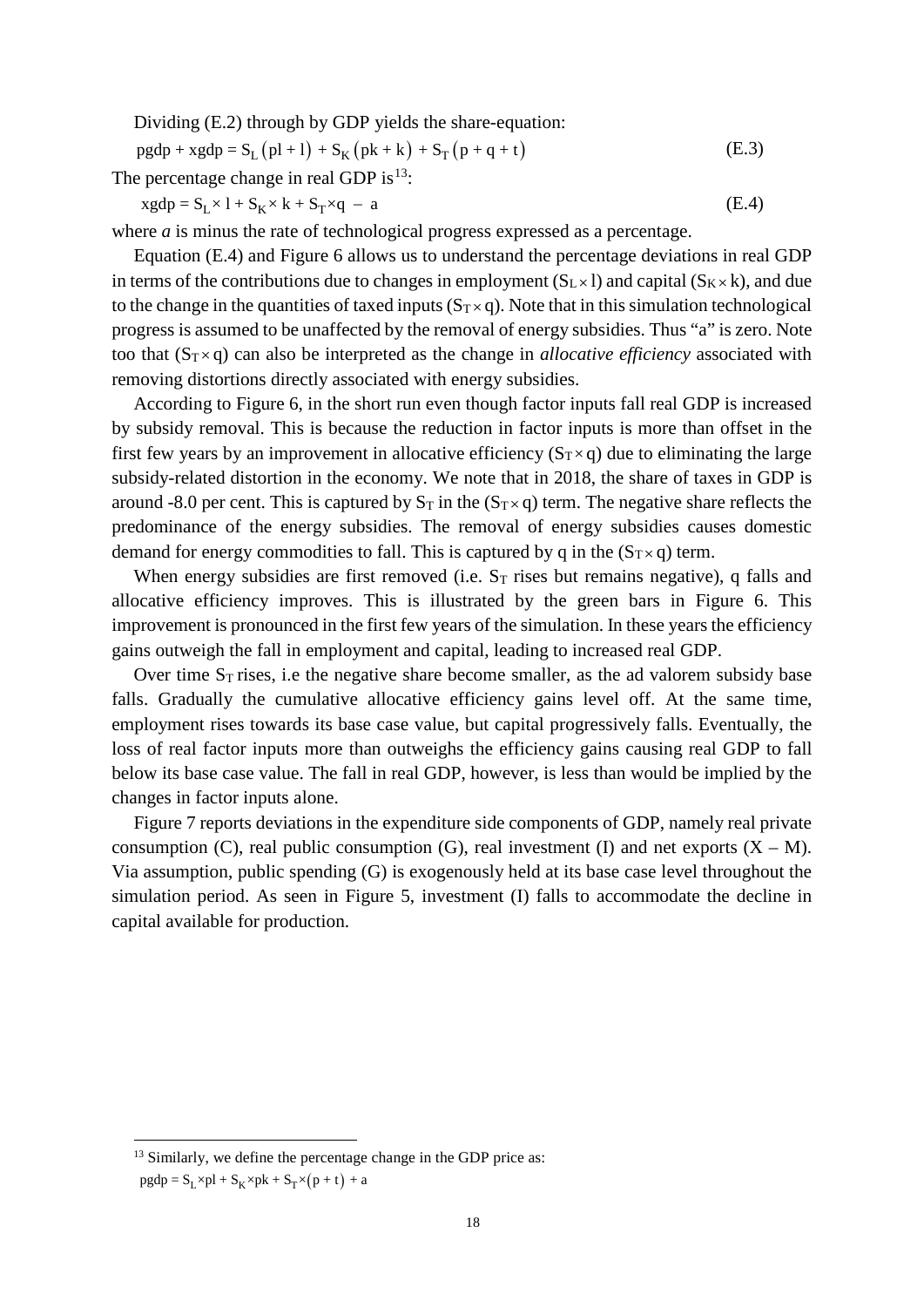

**Figure 7. GDP expenditure components (% deviation from baseline)**

As can be seen in Figure 7 real private consumption rises relative to its base case value and then, over time, slowly falls back towards base. In this simulation we fix the nominal Balance of Trade (BOT) at its base line level (Section 6.1) via model-determined adjustment to the average propensity to consume (or in reverse, the average propensity to save). Thus, if there is pressure for the BOT to improve (deteriorate), all else unchanged the average propensity to consume must rise (fall).

With local energy prices increasing and demand falling, producers of commodities such as crude oil, look to foreign markets to sell their output. This leads to a deterioration of the terms of trade. Thus, with the *nominal* trade balance unchanged, the *real* trade balance (X-M) must move towards surplus – as shown in Figure 7 the deviations in export volume  $(X)$  lies above the deviations in import volume  $(M)$ . For this to happen the deviation in real GDP  $(Y)$  must exceed the deviation in real Gross National Expenditure (C+I+G). With real government spending held at baseline and investment decreasing, real private consumption increases relative to its base case value in all years of the simulation (see Figure 7).

#### <span id="page-20-0"></span>**7.2 Industry results – Sim 1**

This section focuses on the effect of the removal of energy subsidies on industry output, highlighting the influence of trade effects. For reporting purposes we rank the industries based on the percentage change in output for 2035. Table 2 present the results for the crude oil and gas industry (line 1), and then for the ten most adversely affected (line  $2 - 11$ ) and ten most advantaged (line  $12 - 22$ ) industries. The percentage deviation in industry output is shown in column 4. The remaining columns separate the overall change in output into contributions from three underlying market forces. The first column of numbers (*export*) shows the contribution to the change in domestic commodity output, brought about by the change in exports. The second column of numbers *(import replacement*) is the contribution due relative price changes favouring import replacement. The third column (*market effect*) shows by how much we would expect domestic-commodity production to change, if output of the domestic commodity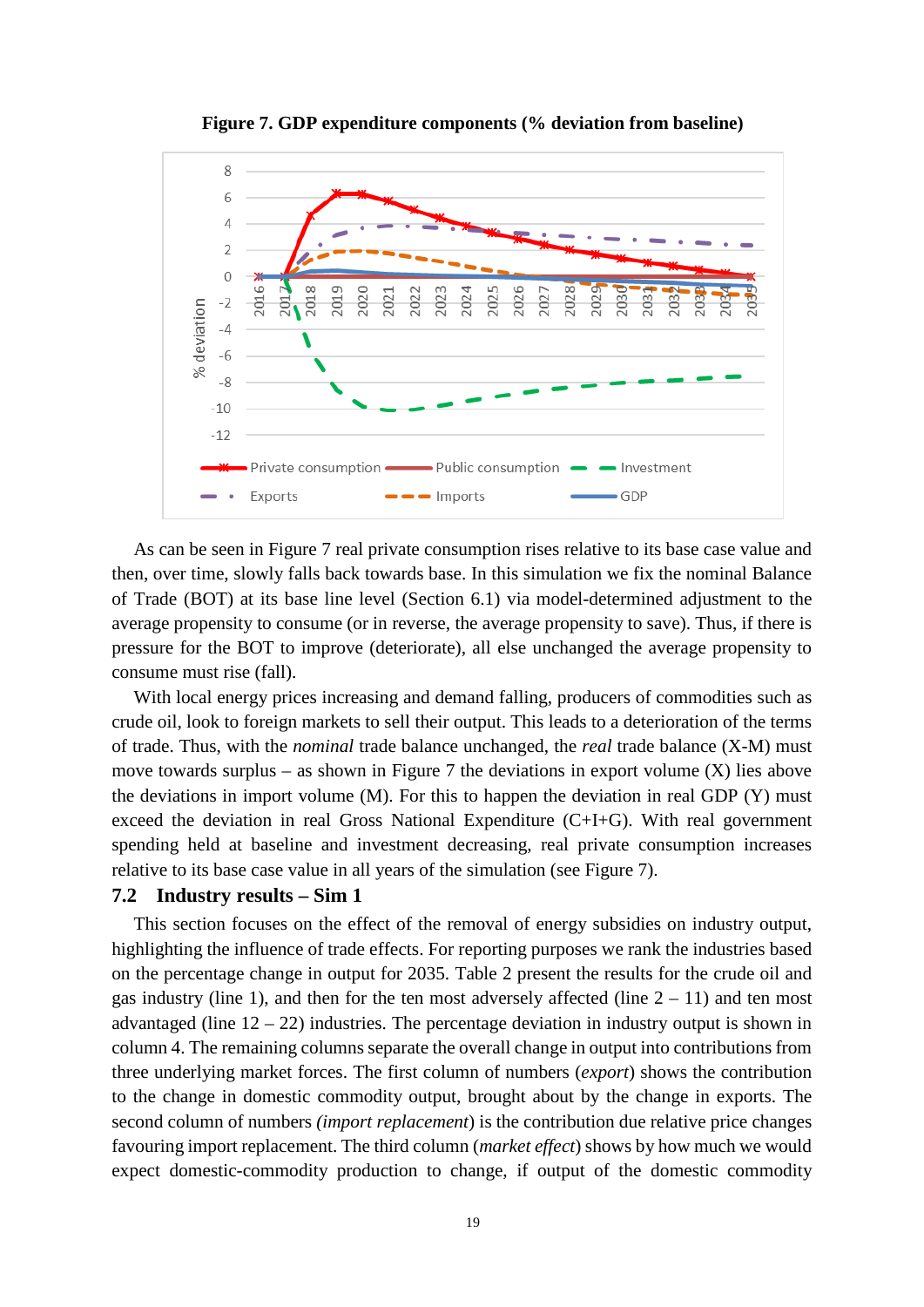increased in line with the change in domestic demand for the commodity, regardless of source (i.e., domestic or imported).

Table 2 shows that the output of crude oil and gas (line 1) is 1.1 per cent below baseline in 2035 (column 4). Column 3 shows that a contraction in overall size of the local market contributes 4.9 percentage points to the fall in total production. This is expected because although most of the crude oil and gas is exported, domestic industries such as petroleum, chemicals and electricity, also use oil and gas as an intermediate input. As these industries contract, so does their demand for crude oil and gas. Column 1 shows that increased export demand contributes 3.8 percentage points to the change in total production. Note that the contribution in column 2 is zero - no crude oil or gas is imported. Thus for the largest industry in Saudi Arabia, the story is a mixed one. Cuts in domestic subsidies reduces domestic demand. But some of this lost demand is offset by increased foreign demand, leading to a relatively mild 1.1 per cent contraction in output. Note that exports expand, while local demand falls, because GEMSA gives Saudi oil and gas producers the capacity to shift between the two general sources of demand with fairly minimal cost.

As mentioned above, domestic users of crude oil and gas decreased their demand for crude oil and gas because their production activities contract as a consequence of higher energy prices. We see this confirmed in Table 2 which shows that the electricity and petroleum industries, are among the worst performing industries with their output falling by 25.3 and 16.4 per cent respectively (line 2 and 4, column 4). With the price of petroleum and electricity increasing for all buyers of these commodities, it is not surprising that nearly all of the decrease in domestic production (column 4) is explain by the fall in domestic demand for petroleum and electricity (column 3).

Other industries affected negatively by the removal of energy subsidies, such as other transport equipment (line 3), basic metals (line 6), other machinery and computers and machinery equipment (line 11), have some common features, namely: (i) they face strong import competition on local markets; and (ii) they sell mainly to investors in the creation of capital.<sup>[14](#page-21-0)</sup> For example, the data suggests that 93.7 per cent of other transport equipment used in KSA is imported. Table 2 shows that the total production of other transport equipment falls by 17.6 per cent in 2035. The fall in total domestic demand for transport equipment contributes 6.3 percentage points (column 3), while the change in relative price favouring imported transport equipment contributes a further 10.2 percentage points (column 2). Land and air transport industries are among the worst performing industries because as large share of their production costs is petroleum. With the increase in the price of petroleum, the price of their output increases, thereby reducing their competitiveness. As with other industries, the contraction of the domestic market (column 3) as well as the change in relative price favouring imported transport commodities, contributes to the fall in their domestic output.

The industries that gain most in terms of production include wearing apparel, tobacco, hotel and restaurants, food and beverages, financial services and recreational activities. A common feature of these sectors is that they face relatively little trade exposure, and sell primarily to households. As illustrated in Figure 8, aggregate consumption is above baseline throughout the

<span id="page-21-0"></span><sup>&</sup>lt;sup>14</sup> As illustrated in Figure 5 and in the adjacent discussion, the deviation in capital and investment are below baseline throughout the simulation period.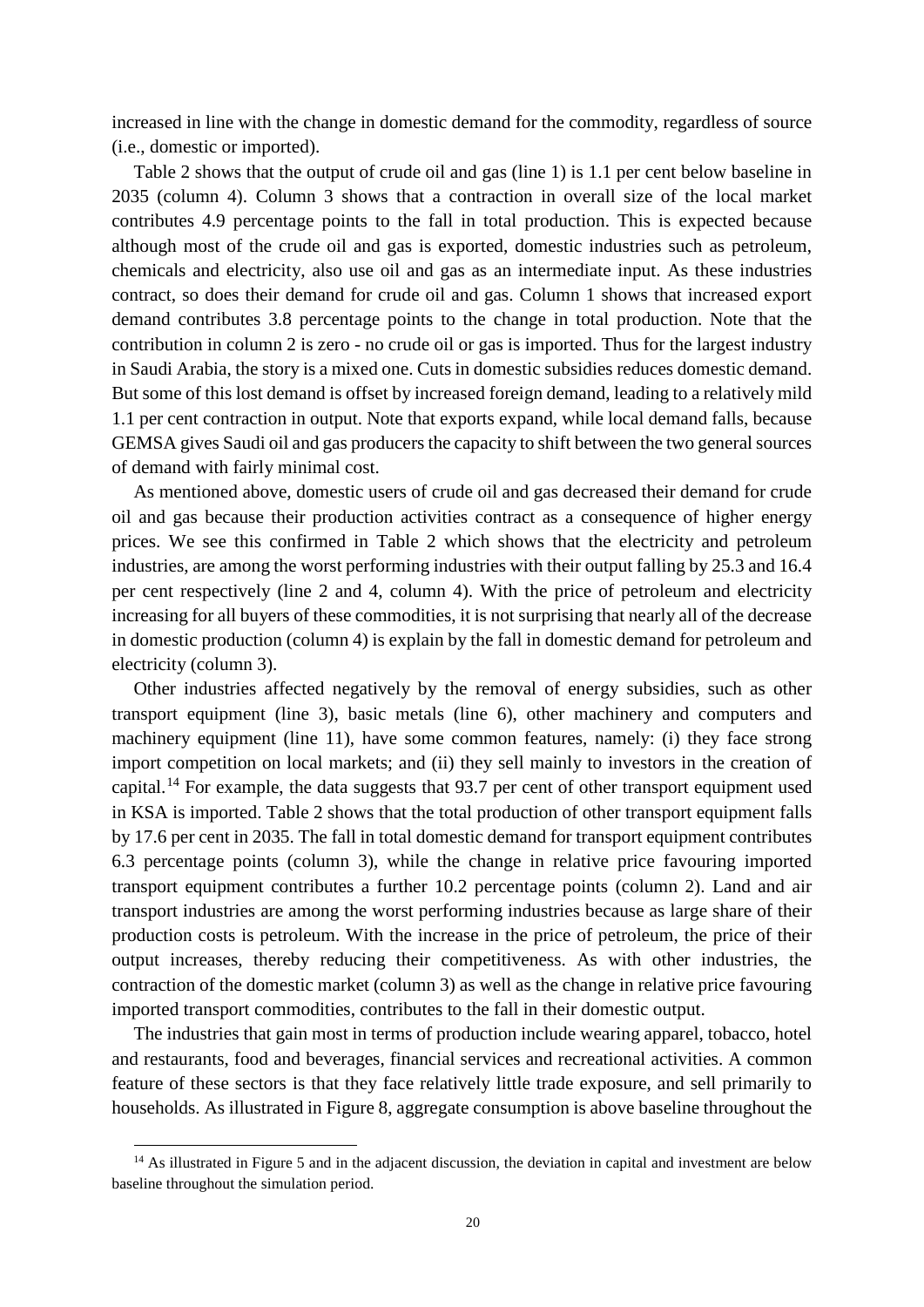simulation period and therefore industries producing commodities mainly consumed by household's benefits. Wearing apparel (line 22) is projection to experience an increase in domestic production of 6.4 per cent (column 4). The increase in domestic demand for wearing apparel contributes 4.7 percentage points in the rise of domestic output.<sup>[15](#page-22-0)</sup> However, column 2 shows that due to a relative price change favouring locally produced wearing apparel, output of the domestic wearing apparel industry increases by an additional 1.6 percentage points (over the growth in domestic demand). The first column shows that increased export demand accounts for 0.19 percentage points of the total expansion in wearing apparel production.

<span id="page-22-0"></span><sup>&</sup>lt;sup>15</sup> Nearly 85 per cent of wearing apparel is sold to households.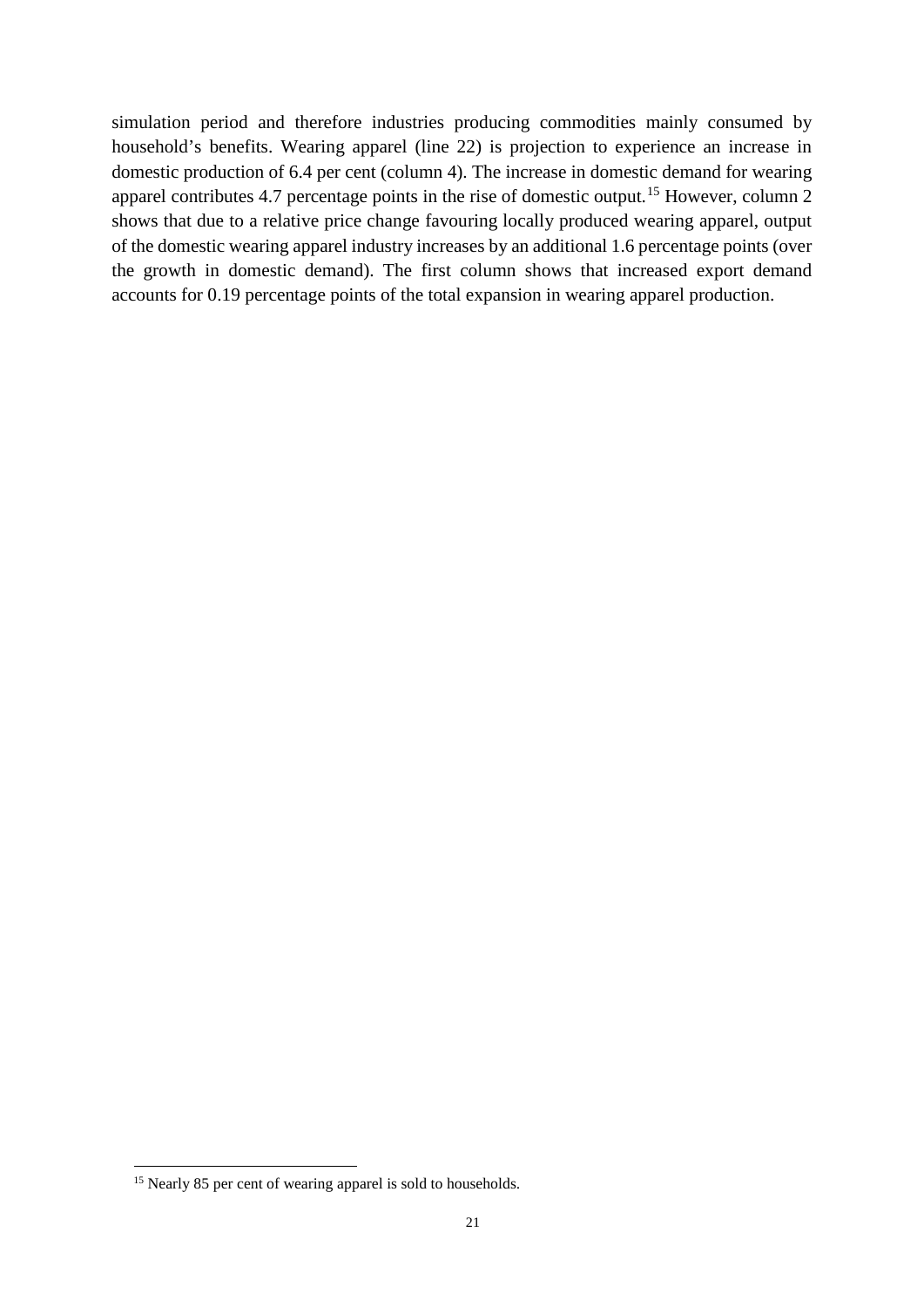|                |                                              | <b>Trade effects</b> |                       |                         |                        |
|----------------|----------------------------------------------|----------------------|-----------------------|-------------------------|------------------------|
|                | <b>Industry</b>                              | <b>Export</b>        | Import<br>replacement | <b>Market</b><br>effect | <b>Total</b><br>Output |
|                |                                              | $\mathbf{1}$         | $\overline{2}$        | $\overline{3}$          | 4                      |
| $\mathbf{1}$   | Crude oil and gas                            | 3.8                  | 0.0                   | $-4.9$                  | $-1.1$                 |
|                |                                              |                      |                       |                         |                        |
|                | Worst performing                             |                      |                       |                         |                        |
| $\overline{2}$ | Refined petroleum                            | 0.4                  | 0.3                   | $-26.0$                 | $-25.3$                |
| 3              | Other transport equipment                    | $-1.0$               | $-10.2$               | $-6.3$                  | $-17.6$                |
| 4              | Electricity                                  | 0.0                  | 0.0                   | $-16.4$                 | $-16.4$                |
| 5              | Air transport                                | $-4.7$               | $-3.0$                | $-8.3$                  | $-15.9$                |
| 6              | Basic metal products                         | $-0.3$               | $-4.5$                | $-10.8$                 | $-15.6$                |
| 7              | Recycling                                    | $-0.1$               | $-0.3$                | $-14.3$                 | $-14.7$                |
| 8              | Fabricated metal products                    | $-0.4$               | $-2.1$                | $-10.9$                 | $-13.4$                |
| 9              | Other machinery and computers                | 0.0                  | $-3.3$                | $-7.0$                  | $-10.3$                |
| 10             | Land transport                               | $-1.8$               | $-1.9$                | $-6.4$                  | $-10.0$                |
| 11             | Machinery equipment n.e.c                    | $-0.1$               | $-3.2$                | $-6.5$                  | $-9.8$                 |
|                |                                              |                      |                       |                         |                        |
|                | <b>Best performing</b>                       |                      |                       |                         |                        |
| 12             | Textiles                                     | $-0.28$              | $-1.28$               | 3.56                    | 2.0                    |
| 13             | Health and social work                       | 0.00                 | 0.51                  | 1.79                    | 2.3                    |
| 14             | <b>Financial services</b>                    | 0.37                 | 0.40                  | 1.64                    | 2.4                    |
| 15             | Leather products                             | $-0.13$              | $-0.51$               | 3.23                    | 2.6                    |
| 16             | Water                                        | $-0.29$              | 0.00                  | 3.22                    | 2.9                    |
| 17             | Recreation, cultural and sporting activities | 0.00                 | 0.04                  | 3.09                    | 3.1                    |
| 18             | Food and beverages                           | $-0.04$              | 0.11                  | 3.36                    | 3.4                    |
| 19             | <b>Real Estate</b>                           | 0.27                 | 0.24                  | 3.33                    | 3.8                    |
| 20             | Hotel and restaurant                         | 0.25                 | 0.72                  | 3.84                    | 4.8                    |
| 21             | Tobacco                                      | 0.00                 | 0.89                  | 3.98                    | 4.9                    |
| 22             | Wearing apparel                              | 0.19                 | 1.56                  | 4.68                    | 6.4                    |

**Table 2. Decomposing output results from Sim 1, 2035 (%)**

## <span id="page-23-0"></span>**7.3 Introducing incentives (support) to industries and households (Sim 2 and Sim 3)**

In Sim 2 and Sim3, we evaluate the impact of introducing support to industries to ensure that investment decisions planned for 2018 onwards remains unaffected by the removal of subsidies. In Sim 2, monies are partly returned to the directly affected industries while in Sim 3, monies are returned to all manufacturing industries. The remainder is handed to households as a non-distorting lump sum payment.

Figure 9 shows the GDP results for the three simulations. The results for Sim 2 and Sim 3 shows that GDP improves in the long run when monies are returned to the industries. GDP result for Sime 1 s consistent with Figure 5. When only the affected industries receives support, GDP is approximately 1 per cent above base, while it is 1.5 per cent above base when all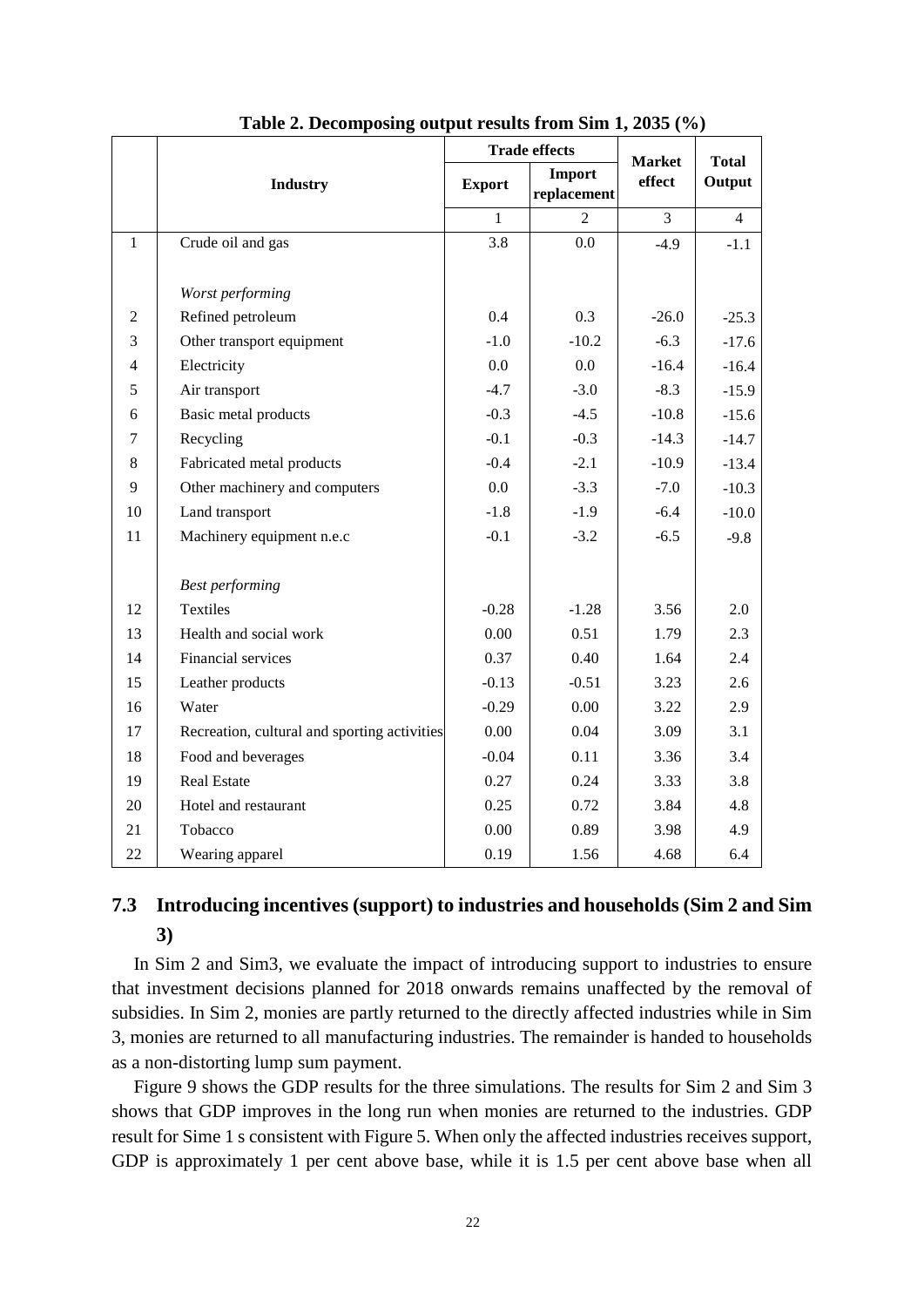manufacturing industries receive support. The support to industries mutes the negative deviation in investment and therefore capital in the long run (Figure 10). Consequently, the negative impact on GDP is muted. Private consumption remains above baseline throughout the simulation period, partly due to the lump sum paid to households, which is sufficient to compensate for the lower APC.







**Figure 10. Capital for all simulation (% deviation from baseline)**

A point of interest is that the magnitude of the improvement in capital and GDP is more for Sim 2 (where only electricity and petroleum is assisted) than for Sim 3 (where all industries receives support). This result suggests that careful consideration should be given to the nature of support and to which industries support is offered to, as not to reduce the efficiency improvement gained from the removal of energy subsidies.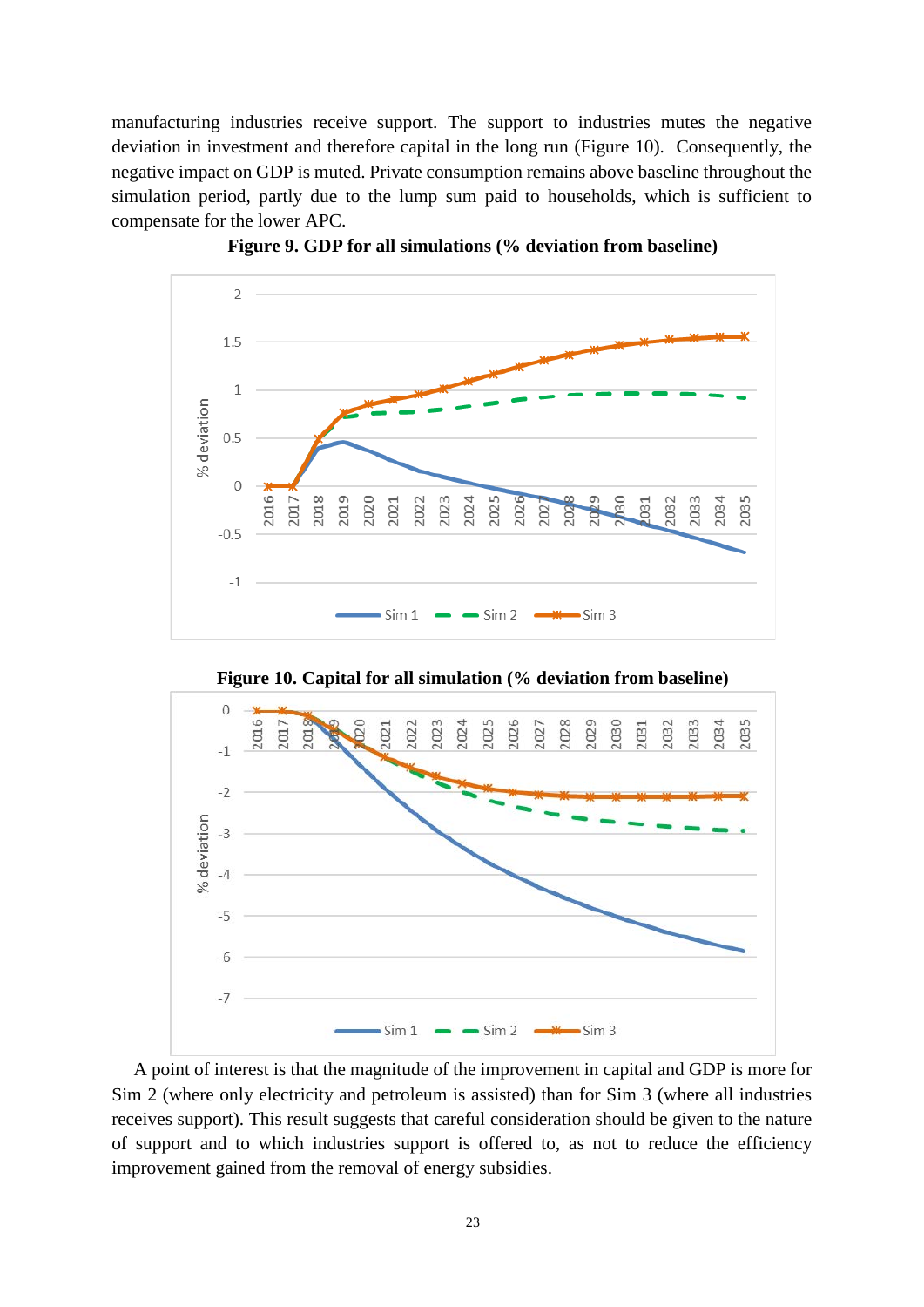## <span id="page-25-0"></span>**8 Conclusion**

For the GCC countries, the lower oil prices impacted negatively on government revenue from oil sales leading to an increase in budget deficits and a fall in foreign exchange reserves. Apart from long term structural change, the immediate response to lower oil prices is the removal of energy subsidies. Using a dynamic CGE model (GEMSA) for Saudi Arabia, we estimate the impact of removing subsidies on petroleum and electricity commodities used by producers and households. This model is useful because of its detailed representation of the linkages between different agents in the economy and its treatment of taxes and prices. This model further highlights the degree of trade exposure by capturing the share of commodityspecific exports and imports in the local market.

We run three simulations to evaluate the impact of removing energy subsidies under alternative support programs. In Sim1, no support is given to industries or households. The costs saved by the government in removing subsidies improves the government balance. Removing subsidies effectively improves the efficient use of resource. Thus, while we expect capital and labour to fall, GDP should improve due to the efficiency gain. However, although there is an efficiency gain, with no support given to industries or households, investments and capital collapse throughout the simulation period leading to a fall in GDP in the long run. Our results shows that employment falls in the short-run because of an increase in the cost of labour. The cost of labour increases because removing the energy subsidies causes the price of spending (e.g. CPI) to rise relative to the price of production. Over time, the real wage rate and the cost of labour move towards the baseline, forcing employment back towards its baseline value.

In sim 2 and Sim 3 we assume that monies are returned to the petroleum and electricity industries (as in Sim 2) or to all industries (as in Sim 3), as to ensure that their investment decisions are unaffected from 2018 onwards. This support mutes the fall in capital and investment, and ultimately GDP. Under the different scenario's GDP is above base at 0.9 per cent (Sim 2) and 1.56 per cent (Sim 3). The results suggests that consideration should be given to (1) what kind of support (incentives) is given to industries and households (e.g. cash payments) and (2) what other policies, apart from energy price reform, are required to improve GDP. Policies improving productivity as well encouraging diversification of, for example the manufacturing sector, should be encouraged.

Our results show that the main winners are those industries who mainly sell their commodities to the household, such as food and beverages, hotel and restaurants and real estate services. Nearly all of the output results are explained by an increase in local demand for these commodities. The industries that suffer the largest reductions in output are the petroleum and electricity industries, industries having a high share of energy commodities as an input to production (air and land transport), and industries selling most of their output to investment (machine equipment, fabricated and basic metals, and transport equipment). Although most of the change in industry output is explained by a change in local demand, higher production costs increase the demand for imported commodities thereby further depressing local production.

The results for the alternative simulations show that with monies returned to industries and households, the negative impacts on industry outputs become much smaller. In these simulations the support to industries ensure that investment decisions planned for 2018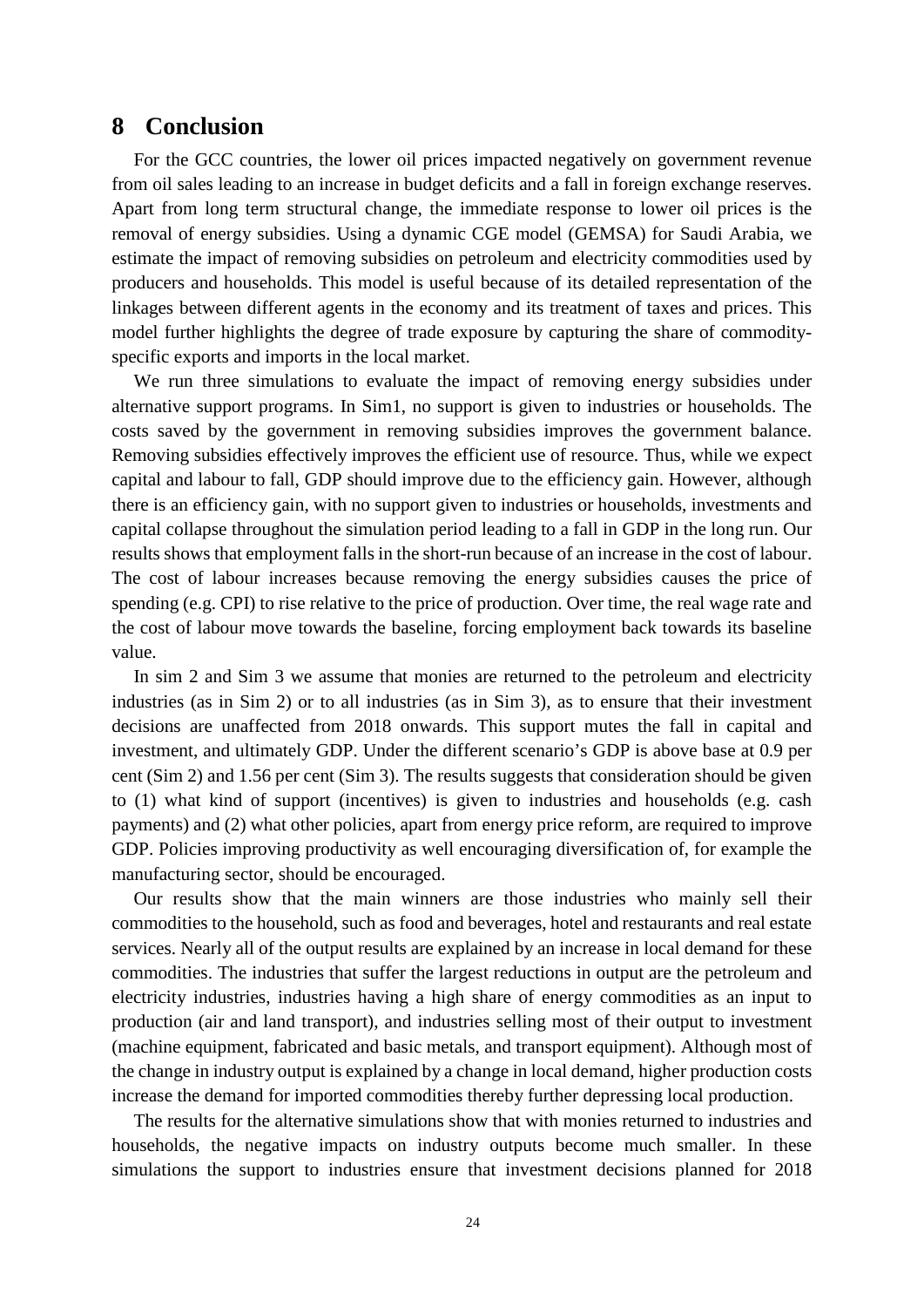onwards remains unaffected by the removal of subsidies. Therefore, industries such as construction benefit greatly as a large share of their output is used for investment activities.

The main purpose of subsidy removal in the KSA is to improve the budget deficit. Results from GEMSA highlight that the removal of energy subsidies increases the price of locally produced commodities, making it difficult for import competing industries and export oriented industries to remain competitive. These trade effects in itself will further impact domestic production and use of commodities. Our results also suggests that although support to industries mitigate the increase in domestic price and improve competitiveness, industries whose costs includes a large share of petroleum and electricity, remain among the most severely affected industries.

## <span id="page-26-0"></span>**Reference**

Abouleinein, S., El-Laithy, H., and Kheir-El-Din, H. 2009. "The impact of phasing out subsidies of petroleum energy products in Egypt." Working paper number 145. The Egyptian Centre for Economic Studies. Available at:

[http://www.eces.org.eg/MediaFiles/Uploaded\\_Files/%7B87C87F1A-6C8D-4A4D-BC46-](http://www.eces.org.eg/MediaFiles/Uploaded_Files/%7B87C87F1A-6C8D-4A4D-BC46-18C15168AF13%7D_ECES%20WP145.pdf) [18C15168AF13%7D\\_ECES%20WP145.pdf](http://www.eces.org.eg/MediaFiles/Uploaded_Files/%7B87C87F1A-6C8D-4A4D-BC46-18C15168AF13%7D_ECES%20WP145.pdf)

- Adams, P. D. and Roos, E. L. 2014. "Modelling the effects of removing subsidies on the Jordan economy: First application of the JorGE model." Report to the Ministry of Finance and Leading Point Management Services, Amman, Jordan.
- Akkemik, K. A., and Li, J. 2015. "General equilibrium evaluation of deregulation in energy sectors in China." *Journal of Chinese Economic and Business Studies* 13, no. 3: 247 – 268. <https://doi.org/10.1080/14765284.2015.1056475>
- Al-Amin, Chamhuri., Q, and Hamid, A. 2009. "Computable General Equilibrium techniques for carbon tax modelling." *American Journal of Environmental Sciences* 5 (3) (March): 330- 340. DOI: 10.3844/ajessp.2009.330.340
- Al-Thumairi, I. A. 2012. "Fixed or Flexible exchange rate for Saudi Arabia: Optimal Solution of CGE model." *International Journal of Basic and Applied Science* 1, no. 2: 67-87. DOI: [10.14419/ijbas.v1i2.29](http://dx.doi.org/10.14419/ijbas.v1i2.29)
- AlShehabi, O. H. 2013. "Modelling energy and labour linkages: A CGE approach with an application to Iran." *Economic Modelling* 35 (September): 88-98. <https://doi.org/10.1016/j.econmod.2013.06.047>
- Aronsson., T, Backlund, K and Sahlen, L. 2010. "Technology transfers and the clean development mechanism in a North-South general equilibrium model." *Resource and Energy Economics* 32: 292-309. doi:10.1016/j.reseneeco.2009.12.001
- Arze del Granado, F.J.A., and Coady, D. 2012. "The unequal benefits of fuel subsidies: A Review of evidence for developing countries." *World Development* 40, no. 11 (November): 2234 – 2248. <https://doi.org/10.1016/j.worlddev.2012.05.005>
- Bacon, R., Bhattacharya, S, and Kojima, M. 2010. "Expenditure of low-income households on energy." *Extractive Industries for Development Series*, no 16. World Bank. http://siteresources.worldbank.org/EXTOGMC/Resources/336929- 1266963339030/eifd16\_expenditure.pdf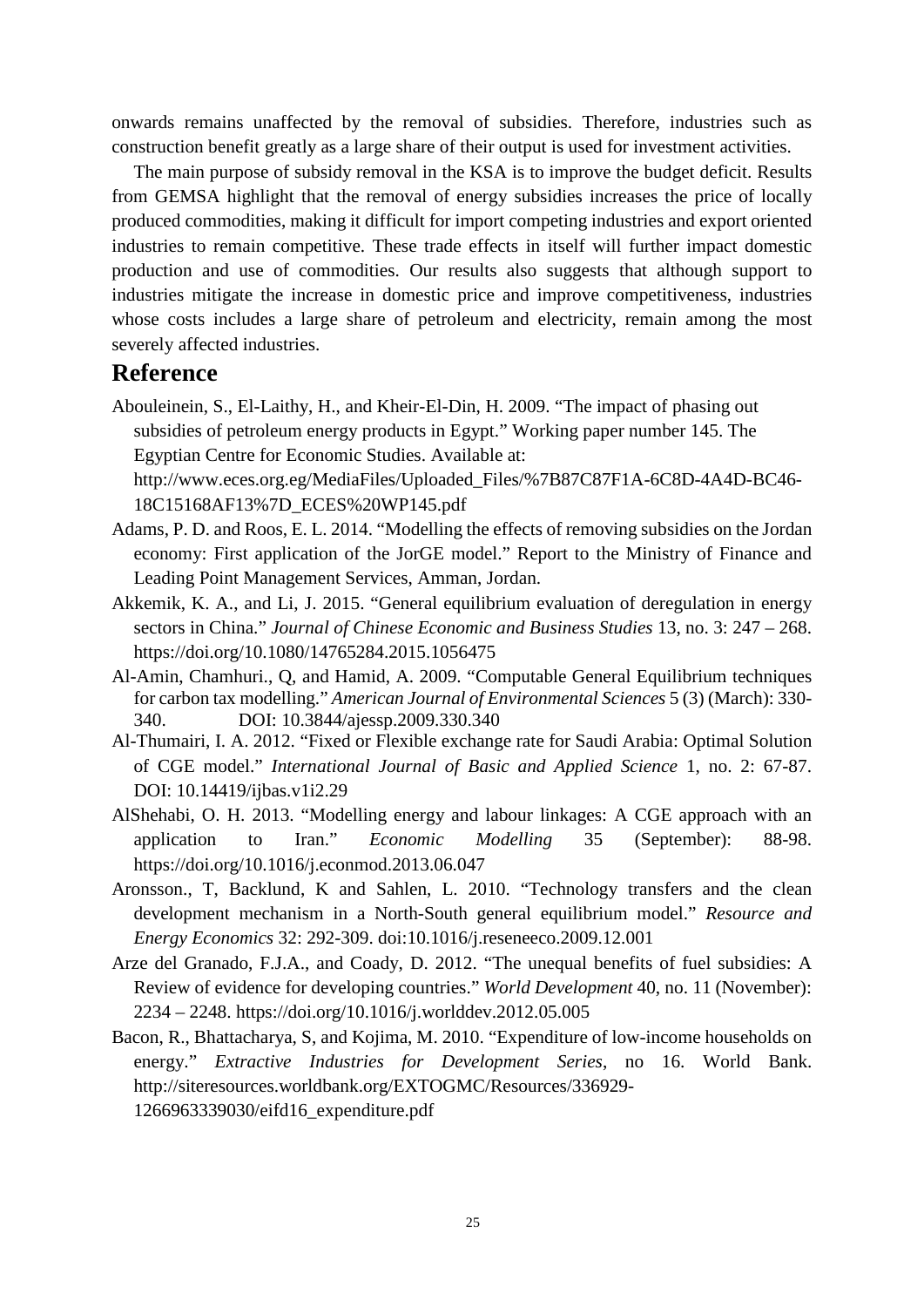- Nereim, Vivian. 2017. "Saudi Arabia slows pace of energy subsidy cuts to boost economy." *Bloomberg*, December 20, 2017. [https://www.bloomberg.com/news/articles/2017-12-](https://www.bloomberg.com/news/articles/2017-12-19/saudi-arabia-slows-pace-of-energy-subsidy-cuts-to-boost-economy) [19/saudi-arabia-slows-pace-of-energy-subsidy-cuts-to-boost-economy](https://www.bloomberg.com/news/articles/2017-12-19/saudi-arabia-slows-pace-of-energy-subsidy-cuts-to-boost-economy)
- Bloomberg. 2016. "Saudi Arabia's net foreign assets fall to four-year low." *The National*, May 30, 2016. [http://www.thenational.ae/business/economy/saudi-arabias-net-foreign-assets](http://www.thenational.ae/business/economy/saudi-arabias-net-foreign-assets-fall-to-four-year-low)[fall-to-four-year-low](http://www.thenational.ae/business/economy/saudi-arabias-net-foreign-assets-fall-to-four-year-low)
- Breisinger. C., Engelke. W., and Ecker, O. 2011. "Petroleum subsidies in Yemen. Leveraging reform for development." *Policy Research Working Papers*, 5577. World Bank. <https://doi.org/10.1596/1813-9450-5577>
- Cappelen, A., Choudhury, R., Johansen, P. R., and Magnussen, K. 1998. "The Selection Model of Saudi Arabia. Revised Version 1998." Document 98/6. Statistics Norway Research Department. [https://www.ssb.no/a/histstat/doc/doc\\_199806.pdf](https://www.ssb.no/a/histstat/doc/doc_199806.pdf)
- Chemingui., M. A. and Lofgren, H. 2004. "Tax policy reform in Saudi Arabia: A General Equilibrium analysis." Analysis." https://www.researchgate.net/publication/265323781\_TAX\_POLICY\_REFORM\_IN\_SA UDI\_ARABIA\_A\_GENERAL\_EQUILIBRIUM\_ANALYSIS
- Cockburn, J., El Lahga A-R, Robichaud, V., Tiverti, L and Zaki, C. 2014. "Enhancing equity for children in the context of the reform of energy subsidies in Egypt, A.R.E." Ministry of Finance and UNICEG, Cairo. https://www.unicef.org/evaldatabase/files/Enhancing equity for children in the context \_of\_the\_reform\_of\_energy\_subsidies\_in\_Egypt.pdf
- De Santis, R. A. 2003. "Crude oil price fluctuations and Saudi Arabia's behaviour." *Energy Economics*, 25: 155-173. doi:10.1016/S0140-9883(02)00106-8
- Dixon, P.B., Rimmer, M.T. 2002. "*Dynamic General Equilibrium Modelling for Forecasting and Policy: A Practical Guide and Documentation of MONASH*." Amsterdam: North-Holland.
- Dixon, P.B., Parmenter, B.R., Sutton, J. & Vincent, D.P. 1982. "*ORANI: A Multisectoral Model of the Australian Economy*." North-Holland, Amsterdam.
- Ellis, J. 2010. "The effects of fossil-fuel subsidy reform: A review of modelling and empirical studies." International Institute for Sustainable Development. [http://dx.doi.org/10.2139/ssrn.1572397](https://dx.doi.org/10.2139/ssrn.1572397)
- General Authority for Statistics. 2015. National Accounts 1436/1437H, 2015. [https://www.stats.gov.sa/en#](https://www.stats.gov.sa/en)
- Gharibnavaz, M.R, and Waschik, R. 2015. "Food and energy subsidy reforms in Iran: A general equilibrium analysis." *Journal of Policy Modelling*, 37: 726 – 741. http://dx.doi.org/10.1016/j.jpolmod.2015.07.002
- Global Petrol Prices. 2018. On-line data facility for gasoline and diesel prices. https://www.globalpetrolprices.com/
- Gohin., A, and Chantret, F. 2010. "The long-run impact of energy prices on world agricultural markets: The role of macro-economic linkages." *Energy Policy*: 38, no. 1: 333 – 339. doi:10.1016/j.enpol.2009.09.023
- Horridge J. M., Jerie, Mustakinov, D and Schiffmann, F. (2018). GEMPACK manual, GEMPACK Software, ISBN 978-1-921654-34-3. https://www.copsmodels.com/gpmanual.htm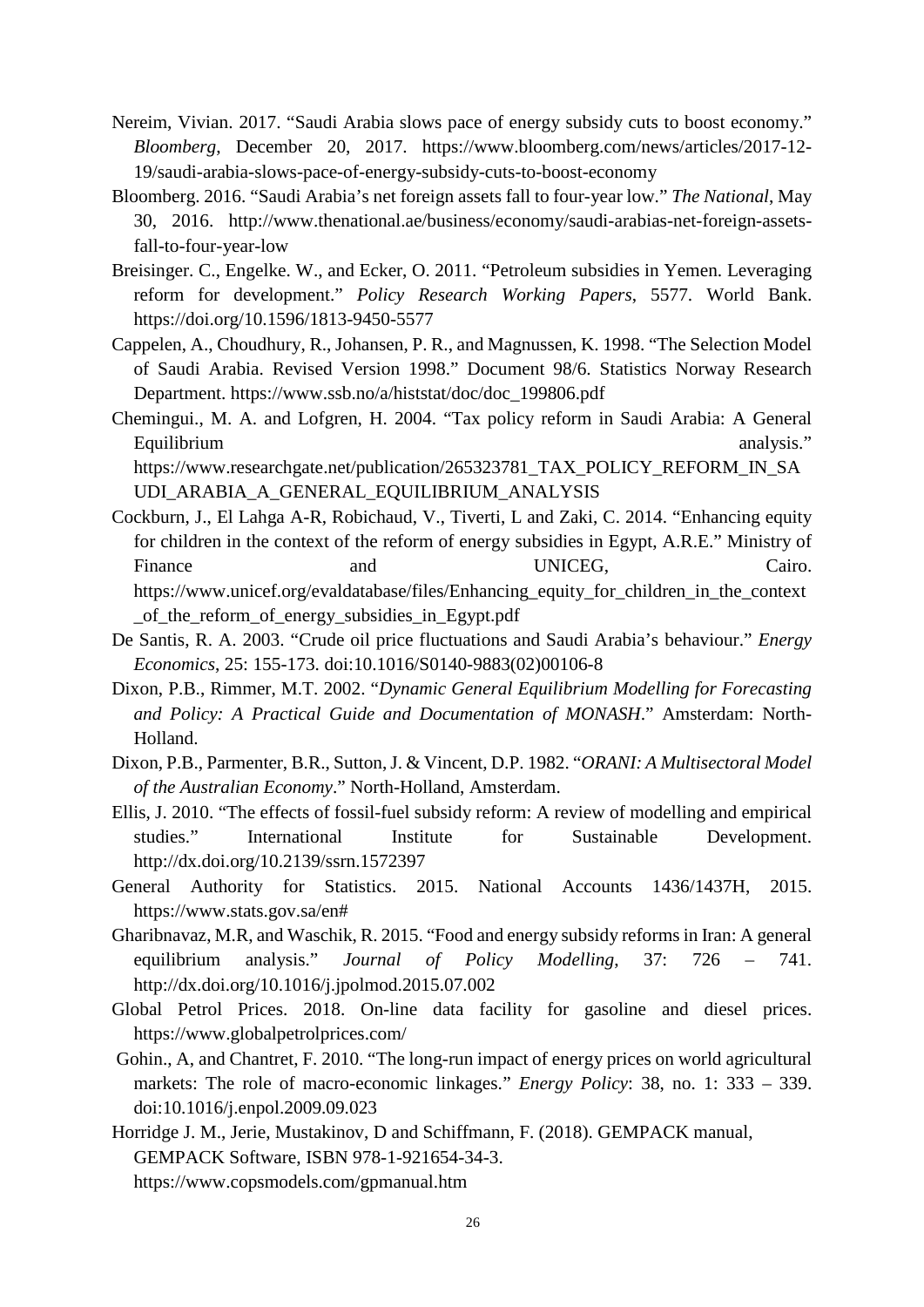- Harrison, W.J. and Pearson, K.R. 1996. "Computing Solutions for Large General Equilibrium Models Using GEMPACK." *Computational Economics* 9, no. 2: 83-127. https://doi.org/10.1007/BF00123638
- He, Y. X., Zhang, S. L., Yang., l. Y., Wang, Y. J, and Wang J. 2010. "Economic analysis of coal price-electricity price adjustment in China based on the CGE model." *Energy Policy* 38, 11: 6629- 6637. doi:10.1016/j.enpol.2010.06.033
- Horridge, J.M. 2013. "ORANI-G: A generic single-country Computable General Equilibrium Model." The ORANI-G Page. Centre of Policy Studies, Victoria University, Melbourne. http://www.copsmodels.com/oranig.htm
- Hosseini-Yekani, S. A. 2011. "Investigating the effects of targeting subsidies on macroeconomic variables of agricultural sector in Iran." African Journal of Agricultural Research 6, no 2: 382-391. <https://doi.org/10.5897/AJAR10.939>
- International Monetary Fund. 2018. World Economic Outlook Database April 2018. <http://www.imf.org/external/ns/cs.aspx?id=28>
- International Monetary Fund. 2015. "Energy price reforms in the GCC What can be learned from international experiences?" Annual meeting of Ministers of Finance and Central Bank Governors, 10 November 2015. Doha, Qatar. Access on 15 July 2016. <http://www.imf.org/external/np/pp/eng/2015/111015b.pdf>
- International Monetary Fund. 2013. "Energy subsidy reform: lessons and implications." Editors, Benedict Clements, David Coady, Stefania Fabrizio, Sanjeev Gupta, Trevor Alleyne and Carlo Sdralevich. Washington DC. <http://citeseerx.ist.psu.edu/viewdoc/download?doi=10.1.1.800.3440&rep=rep1&type=pdf>
- Jadwa Investment. 2015. "Saudi Arabia's 2016 fiscal budget." <http://www.jadwa.com/en/download/2016-budget-2/gdp-report-15-6-2-1-2>
- Jensen, J and Tarr, D. 2003. "Trade, exchange rate, and energy pricing reform in Iran: Potentially large efficiency effects and gains to the poor." *Review of Development Economics*, 7, no. 4: 543-562.<https://doi.org/10.1111/1467-9361.00208>
- Karami, A., Esmaeili, A., and Najafi, B. 2012. "Assessing effects of alternative food subsidy reform in Iran." *Journal of Policy Modeling* 34: 788 – 799. doi:10.1016/j.jpolmod.2011.08.002
- Kuster, R., Ellersdorfer, I., and Fahl, E. 2007. "A CGE-Analysis for energy policies considering labour market imperfections and technology specifications." FEEM working paper No. 7. [http://dx.doi.org/10.2139/ssrn.960725](https://dx.doi.org/10.2139/ssrn.960725)
- Lin., B and Li, A. 2012. "Impacts of removing fossil fuel subsidies on china: How large and how to mitigate?" *Energy* 44, 1: 741-749. doi:10.1016/j.energy.2012.05.018
- Lin., B. and Jiang, Z. 2011. "Estimates of energy subsidies in China and impact of energy subsidy reform." *Energy Economics,* 33: 273-283. doi:10.1016/j.eneco.2010.07.005
- Manzoor, D., Shahmoradi, A., and Haqiqi, I. 2012. "An analysis of energy price reform: A CGE approach." *OPEC Energy Review* 36, no. 1: 35-54. [https://doi.org/10.1111/j.1753-](https://doi.org/10.1111/j.1753-0237.2011.00200.x) [0237.2011.00200.x](https://doi.org/10.1111/j.1753-0237.2011.00200.x)
- Maipita, I., Dan Jantan, M., Fitrawaty., and Narimo, S. 2012. "The impact of diverting fuel subsidy to agricultural sector on poverty." *Journal of Economic* CMU. 161:1 Jan-June. Ministry of Economic planning (MoEP). (2014). Supply Use Tables for 2010.